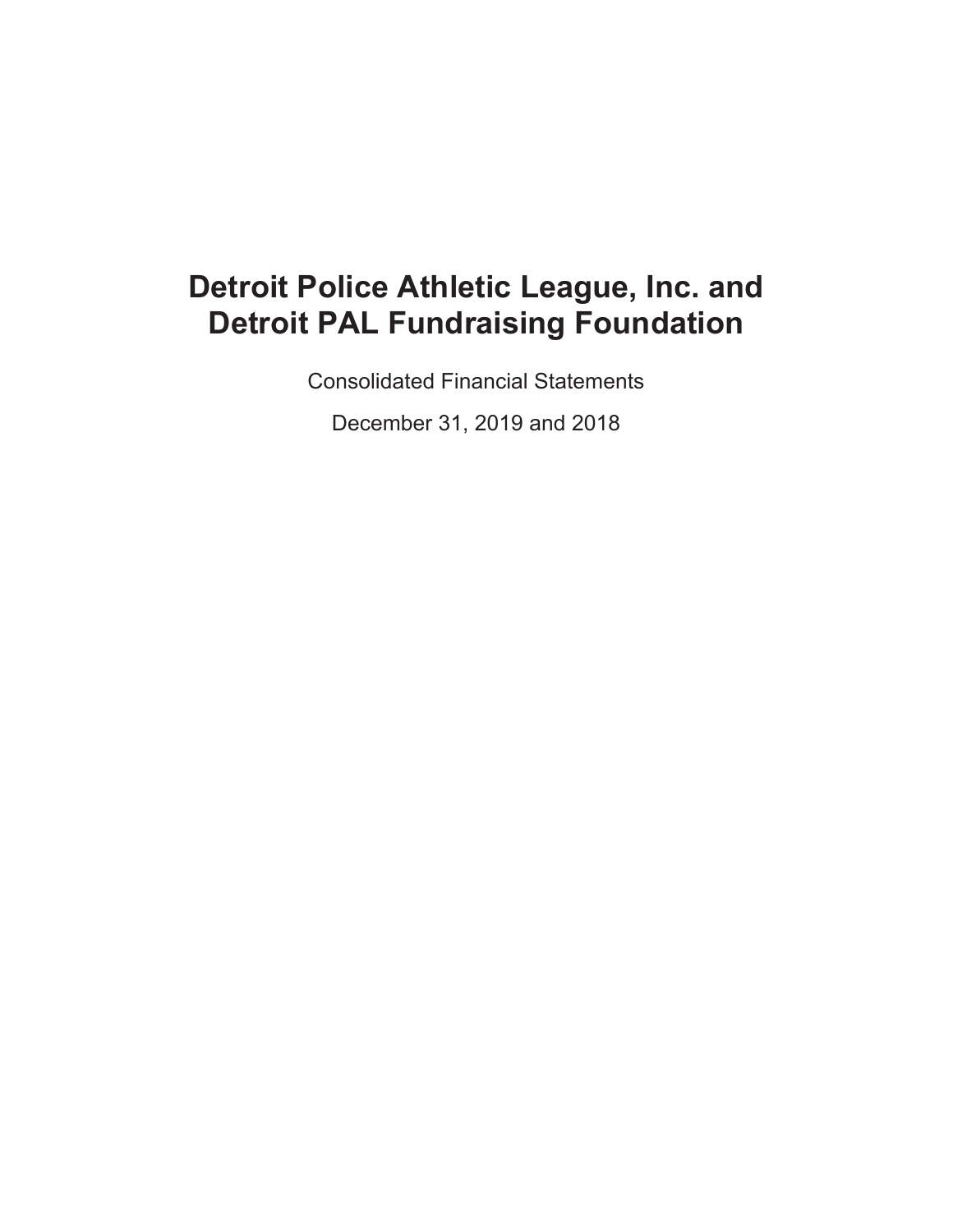Table of Contents December 31, 2019 and 2018

| <b>Independent Auditors' Report</b>                   |    |  |  |  |  |
|-------------------------------------------------------|----|--|--|--|--|
| <b>Consolidated Financial Statements</b>              |    |  |  |  |  |
| <b>Consolidated Statements of Financial Position</b>  | 3  |  |  |  |  |
| <b>Consolidated Statements of Activities</b>          | 4  |  |  |  |  |
| <b>Consolidated Statements of Cash Flows</b>          | 5  |  |  |  |  |
| <b>Consolidated Statements of Functional Expenses</b> | 7  |  |  |  |  |
| Notes to Consolidated Financial Statements            | 9  |  |  |  |  |
| <b>Supplementary Information</b>                      |    |  |  |  |  |
| <b>Consolidating Statement of Financial Position</b>  | 26 |  |  |  |  |
| <b>Consolidating Statement of Activities</b>          | 28 |  |  |  |  |

**Page**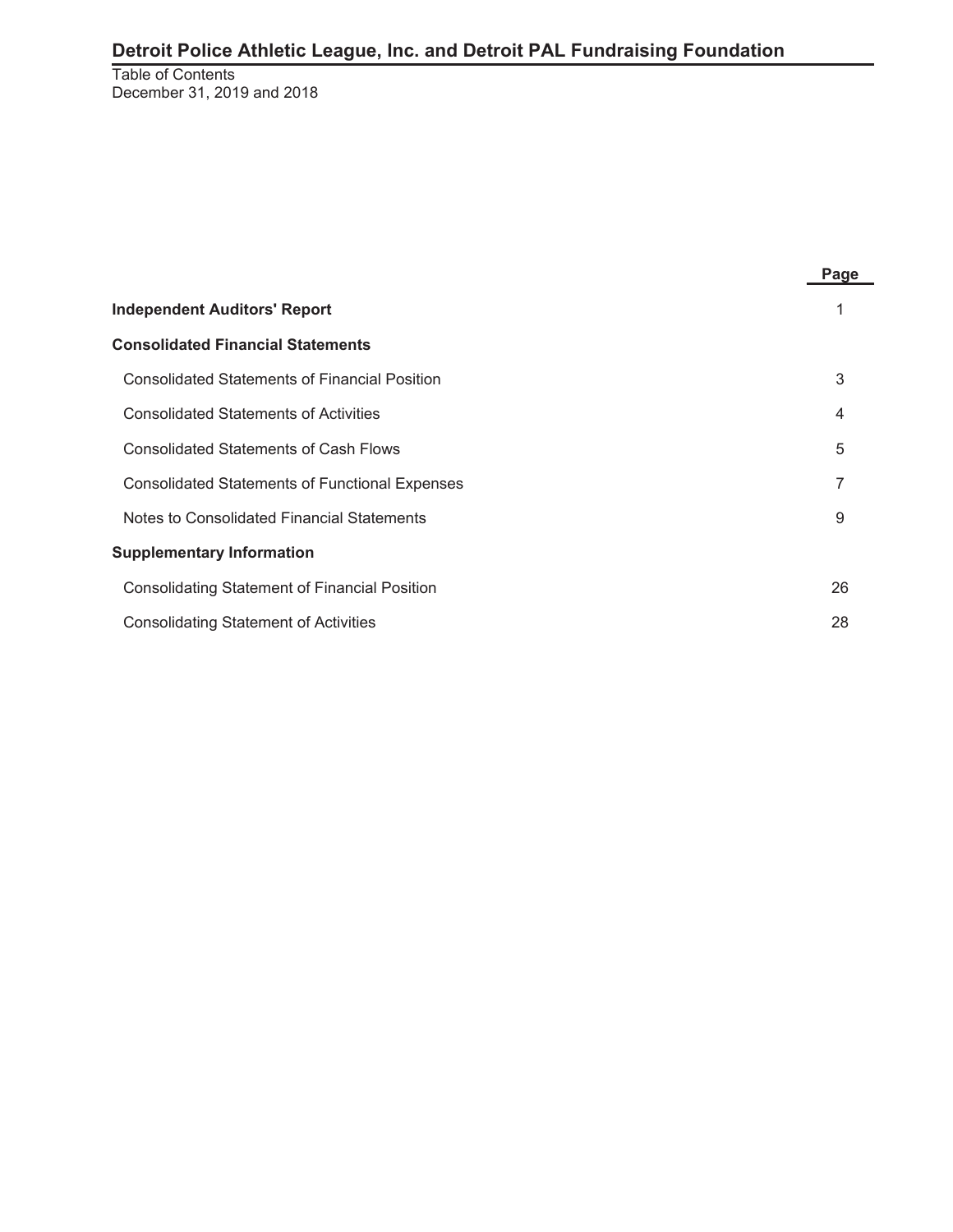

## **Independent Auditors' Report**

To the Board of Directors of Detroit Police Athletic League, Inc. and Detroit PAL Fundraising Foundation

#### **Report on the Financial Statements**

We have audited the accompanying consolidated financial statements of Detroit Police Athletic League, Inc. and Detroit PAL Fundraising Foundation (the Organization), which comprise the consolidated statements of financial position as of December 31, 2019 and 2018, and the related consolidated statements of activities, cash flows and functional expenses for the years then ended, and the related notes to the consolidated financial statements.

#### **Management's Responsibility for the Financial Statements**

Management is responsible for the preparation and fair presentation of these consolidated financial statements in accordance with accounting principles generally accepted in the United States of America; this includes the design, implementation, and maintenance of internal control relevant to the preparation and fair presentation of consolidated financial statements that are free from material misstatement, whether due to fraud or error.

#### **Auditors' Responsibility**

Our responsibility is to express an opinion on these consolidated financial statements based on our audits. We conducted our audits in accordance with auditing standards generally accepted in the United States of America. Those standards require that we plan and perform the audit to obtain reasonable assurance about whether the consolidated financial statements are free from material misstatement.

An audit involves performing procedures to obtain audit evidence about the amounts and disclosures in the consolidated financial statements. The procedures selected depend on the auditors' judgment, including the assessment of the risks of material misstatement of the consolidated financial statements, whether due to fraud or error. In making those risk assessments, the auditor considers internal control relevant to the entity's preparation and fair presentation of the consolidated financial statements in order to design audit procedures that are appropriate in the circumstances, but not for the purpose of expressing an opinion on the effectiveness of the entity's internal control. Accordingly, we express no such opinion. An audit also includes evaluating the appropriateness of accounting policies used and the reasonableness of significant accounting estimates made by management, as well as evaluating the overall presentation of the consolidated financial statements.

We believe that the audit evidence we have obtained is sufficient and appropriate to provide a basis for our audit opinion.

#### **Opinion**

In our opinion, the consolidated financial statements referred to above present fairly, in all material respects, the consolidated financial position of the Organization as of December 31, 2019 and 2018, and the changes in its net assets and its cash flows for the years then ended in accordance with accounting principles generally accepted in the United States of America.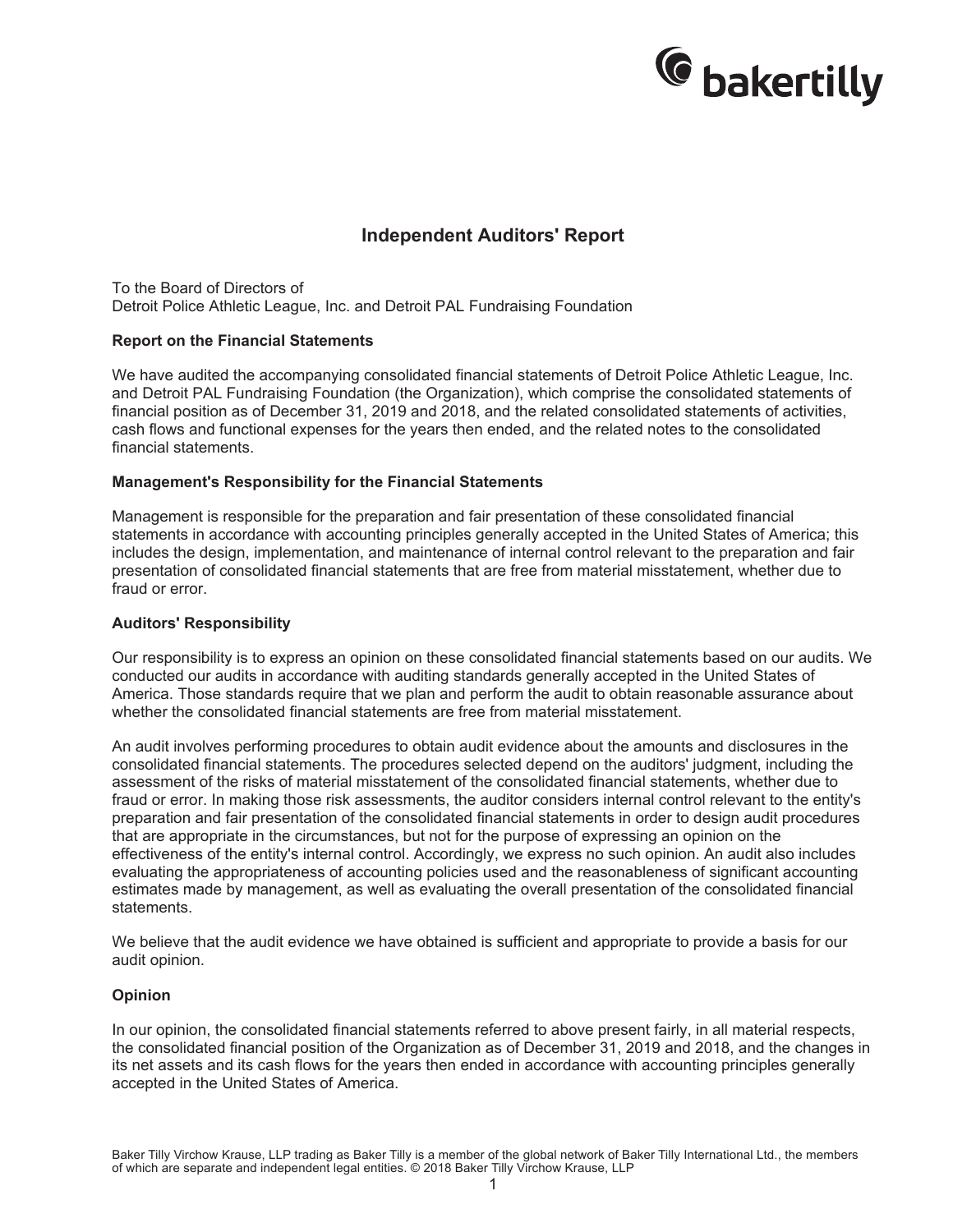## **Other Matters**

#### *Report on Consolidating Information*

Our audits were conducted for the purpose of forming an opinion on the consolidated financial statements as a whole. The consolidating information on pages 25 through 27 is presented for purposes of additional analysis of the consolidated financial statements rather than to present the financial position, changes in net assets, and cash flows of the individual organizations, and it is not a required part of the consolidated financial statements. Such information is the responsibility of management and was derived from and relates directly to the underlying accounting and other records used to prepare the consolidated financial statements. The consolidating information has been subjected to the auditing procedures applied in the audit of the consolidated financial statements and certain additional procedures, including comparing and reconciling such information directly to the underlying accounting and other records used to prepare the consolidated financial statements or to the consolidated financial statements themselves, and other additional procedures in accordance with auditing standards generally accepted in the United States of America. In our opinion, the consolidating information is fairly stated, in all material respects, in relation to the consolidated financial statements as a whole.

Baker Tilly Virchaw Krause, LLP

Southfield, Michigan April 30, 2020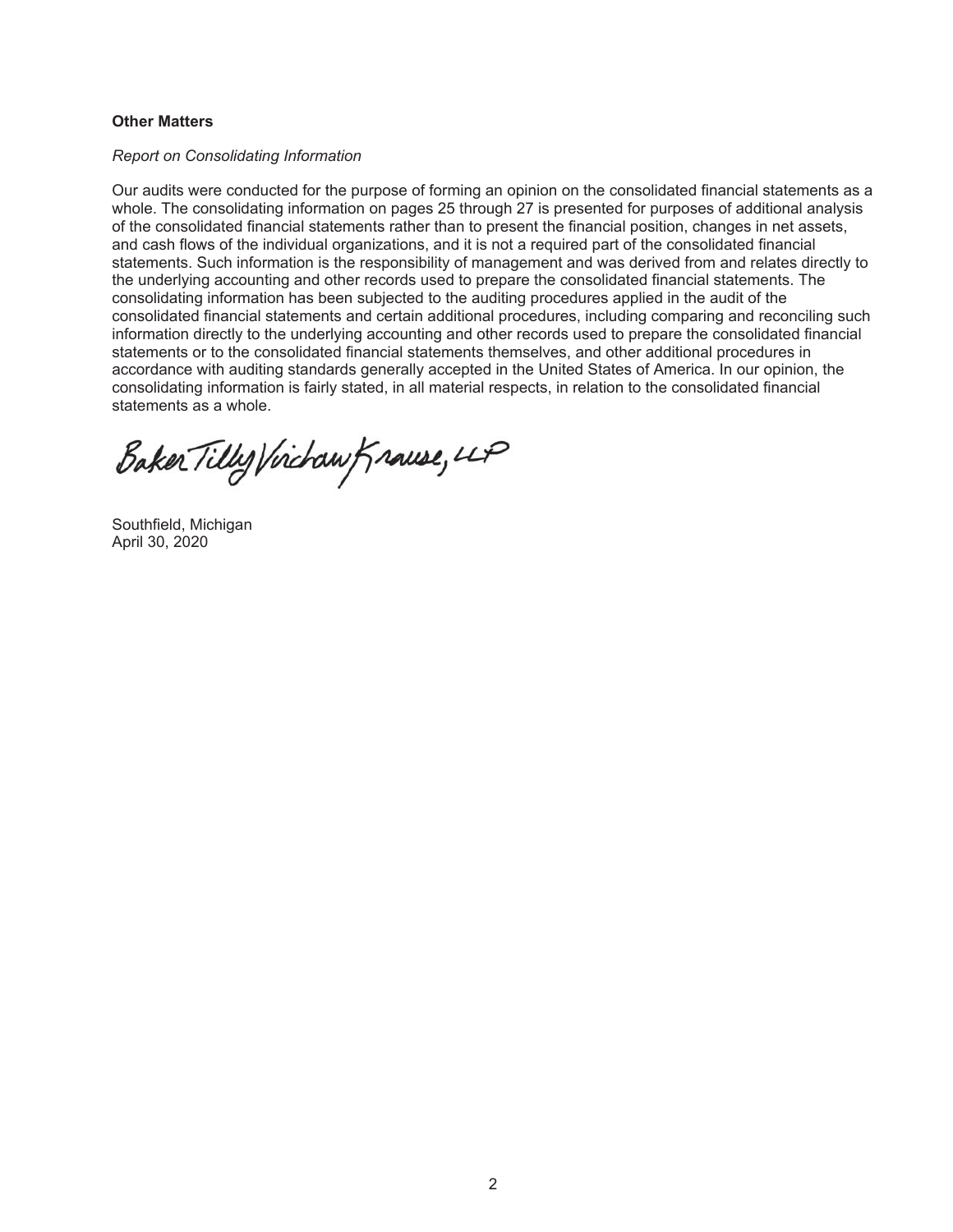Consolidated Statements of Financial Position December 31, 2019 and 2018

|                                                                                | 2019                    | 2018                      |
|--------------------------------------------------------------------------------|-------------------------|---------------------------|
| <b>Assets</b>                                                                  |                         |                           |
| <b>Current Assets</b><br>Cash and cash equivalents<br>Accounts receivable, net | \$<br>667,640<br>22,448 | \$<br>806,272<br>44,929   |
| Interest receivable                                                            | 7,130                   | 7,130                     |
| Pledges receivable, net of long-term portion                                   | 273,883                 | 110,638                   |
| Grants receivable<br>Prepaid expenses                                          | 500,000<br>7,808        | 1,059,243<br>21,861       |
| Total current assets                                                           | 1,478,909               | 2,050,073                 |
| <b>Property and Equipment, Net</b>                                             | 15,667,413              | 15,815,137                |
| <b>Other Assets</b><br>Restricted cash                                         |                         |                           |
| Notes receivable                                                               | 708,330<br>7,516,400    | 2,489,305<br>7,516,400    |
| Pledges receivable, net of current portion and discount                        | 1,120                   | 10,178                    |
| <b>Beneficial interest</b>                                                     | 28,797                  | 25,468                    |
| Total other assets                                                             | 8,254,647               | 10,041,351                |
| <b>Total assets</b>                                                            | \$<br>25,400,969        | \$<br>27,906,561          |
| <b>Liabilities and Net Assets</b>                                              |                         |                           |
| <b>Current Liabilities</b>                                                     |                         |                           |
| Line of credit<br>Accounts payable                                             | \$<br>39,370<br>82,630  | \$<br>43,148<br>1,381,010 |
| Accrued payroll and other expenses                                             | 127,699                 | 74,110                    |
| Deferred revenue                                                               | 84,626                  | 74,060                    |
| Related party note                                                             | 200,025                 | 200,025                   |
| Other current liabilities                                                      | 5,151                   |                           |
| <b>Total current liabilities</b>                                               | 539,501                 | 1,772,353                 |
| Long-Term Debt, Net of Debt Issuance Costs                                     | 12,608,741              | 13,363,716                |
| <b>Total liabilities</b>                                                       | 13, 148, 242            | 15,136,069                |
| <b>Net Assets</b>                                                              |                         |                           |
| Without donor restrictions<br>With donor restrictions                          | 11,150,939<br>1,101,788 | 11,377,374<br>1,393,118   |
| Total net assets                                                               | 12,252,727              | 12,770,492                |
| Total liabilities and net assets                                               | <u>25,400,969</u>       | 27,906,561                |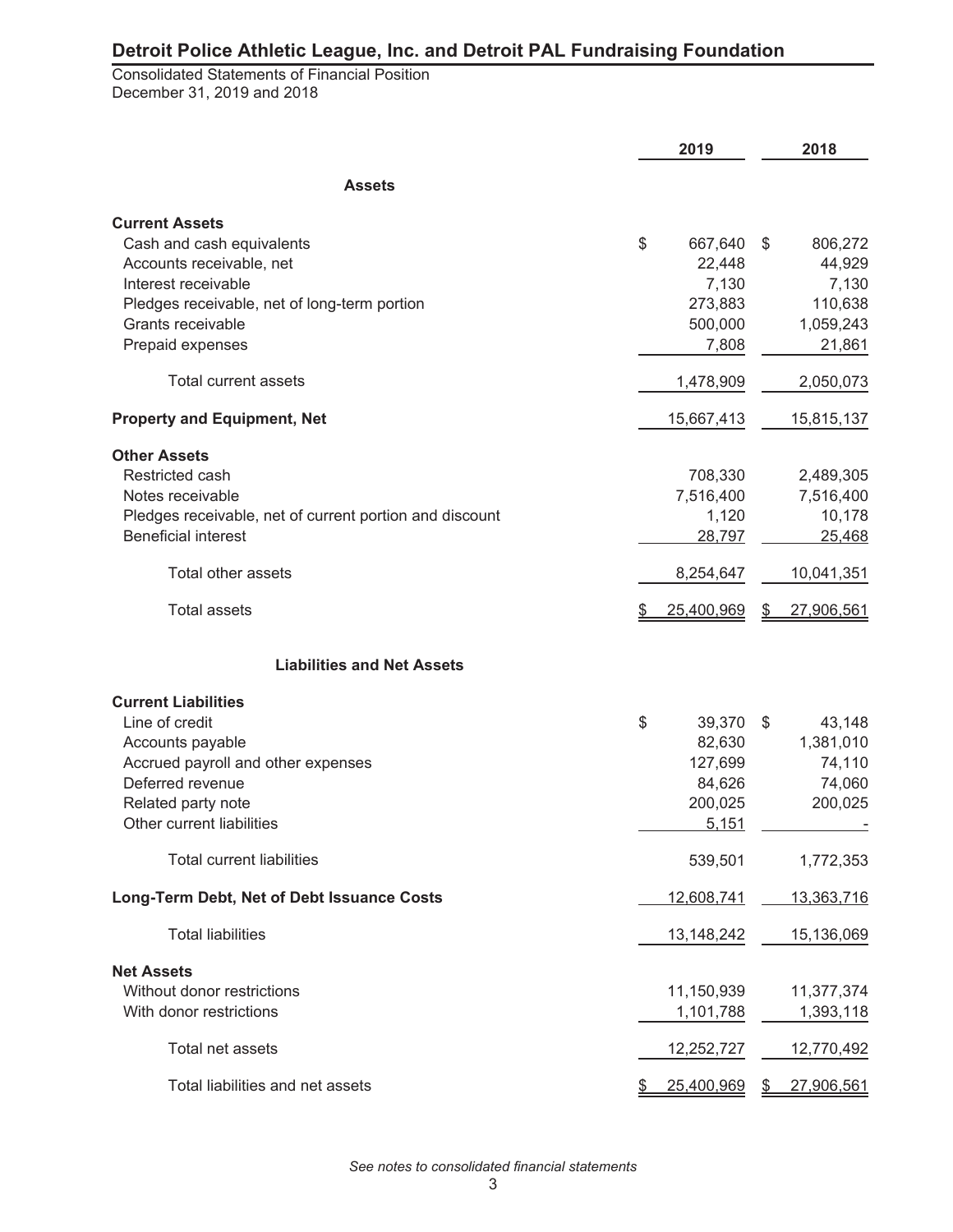Consolidated Statements of Activities

Years Ended December 31, 2019 and 2018

|                                                                     | <b>Net Assets</b><br><b>Without Donor</b><br><b>Restrictions</b> | <b>Net Assets</b><br><b>With Donor</b><br><b>Restrictions</b> | 2019<br><b>Total</b>                        | <b>Net Assets</b><br><b>Without Donor</b><br><b>Restrictions</b> | <b>Net Assets</b><br><b>With Donor</b><br><b>Restrictions</b> | 2018<br><b>Total</b>                   |
|---------------------------------------------------------------------|------------------------------------------------------------------|---------------------------------------------------------------|---------------------------------------------|------------------------------------------------------------------|---------------------------------------------------------------|----------------------------------------|
| <b>Public Support</b>                                               |                                                                  |                                                               |                                             |                                                                  |                                                               |                                        |
| Contributions and grants<br>In-kind contributions<br>Special events | \$<br>1,758,027<br>323,470<br>769,991                            | \$<br>694,217                                                 | 2,452,244<br><b>S</b><br>323,470<br>769,991 | \$<br>981.753<br>331,343<br>994,956                              | 3,611,935<br>-\$                                              | 4,593,688<br>-\$<br>331,343<br>994,956 |
| Net assets released from restriction                                | 985,547                                                          | (985, 547)                                                    |                                             | 6,417,682                                                        | (6, 417, 682)                                                 |                                        |
| Total public support                                                | 3,837,035                                                        | (291, 330)                                                    | 3,545,705                                   | 8,725,734                                                        | (2,805,747)                                                   | 5,919,987                              |
| Revenue                                                             |                                                                  |                                                               |                                             |                                                                  |                                                               |                                        |
| Program fees                                                        | 204,592                                                          |                                                               | 204.592                                     | 236.495                                                          |                                                               | 236,495                                |
| Interest income                                                     | 95,405                                                           |                                                               | 95,405                                      | 87,461                                                           |                                                               | 87,461                                 |
| Net investment income                                               | 4,662                                                            |                                                               | 4,662                                       | (1,228)                                                          |                                                               | (1,228)                                |
| Rental income                                                       | 223,387                                                          |                                                               | 223,387                                     | 97,924                                                           |                                                               | 97,924                                 |
| Other                                                               | 26,451                                                           |                                                               | 26,451                                      | 23,646                                                           |                                                               | 23,646                                 |
| Total revenue                                                       | 554,497                                                          |                                                               | 554,497                                     | 444,298                                                          |                                                               | 444,298                                |
| Total public support and revenue                                    | 4,391,532                                                        | (291, 330)                                                    | 4,100,202                                   | 9,170,032                                                        | (2,805,747)                                                   | 6,364,285                              |
| <b>Expenses</b>                                                     |                                                                  |                                                               |                                             |                                                                  |                                                               |                                        |
| Program services                                                    |                                                                  |                                                               |                                             |                                                                  |                                                               |                                        |
| Athletic programs                                                   | 2,928,891                                                        |                                                               | 2,928,891                                   | 3,684,077                                                        |                                                               | 3,684,077                              |
| Education and leadership programs                                   | 90.450                                                           |                                                               | 90.450                                      |                                                                  |                                                               |                                        |
| Kids at the Corner Redevelopment                                    | 327,877                                                          |                                                               | 327,877                                     | 231,772                                                          |                                                               | 231,772                                |
| Total program services                                              | 3,347,218                                                        |                                                               | 3,347,218                                   | 3,915,849                                                        |                                                               | 3,915,849                              |
| Management and general (other)                                      | 487,742                                                          |                                                               | 487.742                                     | 575,610                                                          |                                                               | 575,610                                |
| Event and sales management (management and general)                 | 181,800                                                          |                                                               | 181,800                                     | 161,333                                                          |                                                               | 161,333                                |
| Fundraising                                                         | 601,207                                                          |                                                               | 601,207                                     | 645,495                                                          |                                                               | 645,495                                |
| Total expenses                                                      | 4,617,967                                                        |                                                               | 4,617,967                                   | 5,298,287                                                        |                                                               | 5,298,287                              |
| Change in net assets                                                | (226, 435)                                                       | (291, 330)                                                    | (517, 765)                                  | 3,871,745                                                        | (2,805,747)                                                   | 1,065,998                              |
| Net Assets, Beginning                                               | 11,377,374                                                       | 1,393,118                                                     | 12,770,492                                  | 7,505,629                                                        | 4,198,865                                                     | 11,704,494                             |
| <b>Net Assets, Ending</b>                                           | 11,150,939<br>S                                                  | 1,101,788<br>S                                                | 12,252,727<br>S                             | 11,377,374<br>S                                                  | 1,393,118                                                     | 12,770,492<br>\$                       |

*See notes to consolidated financial statements*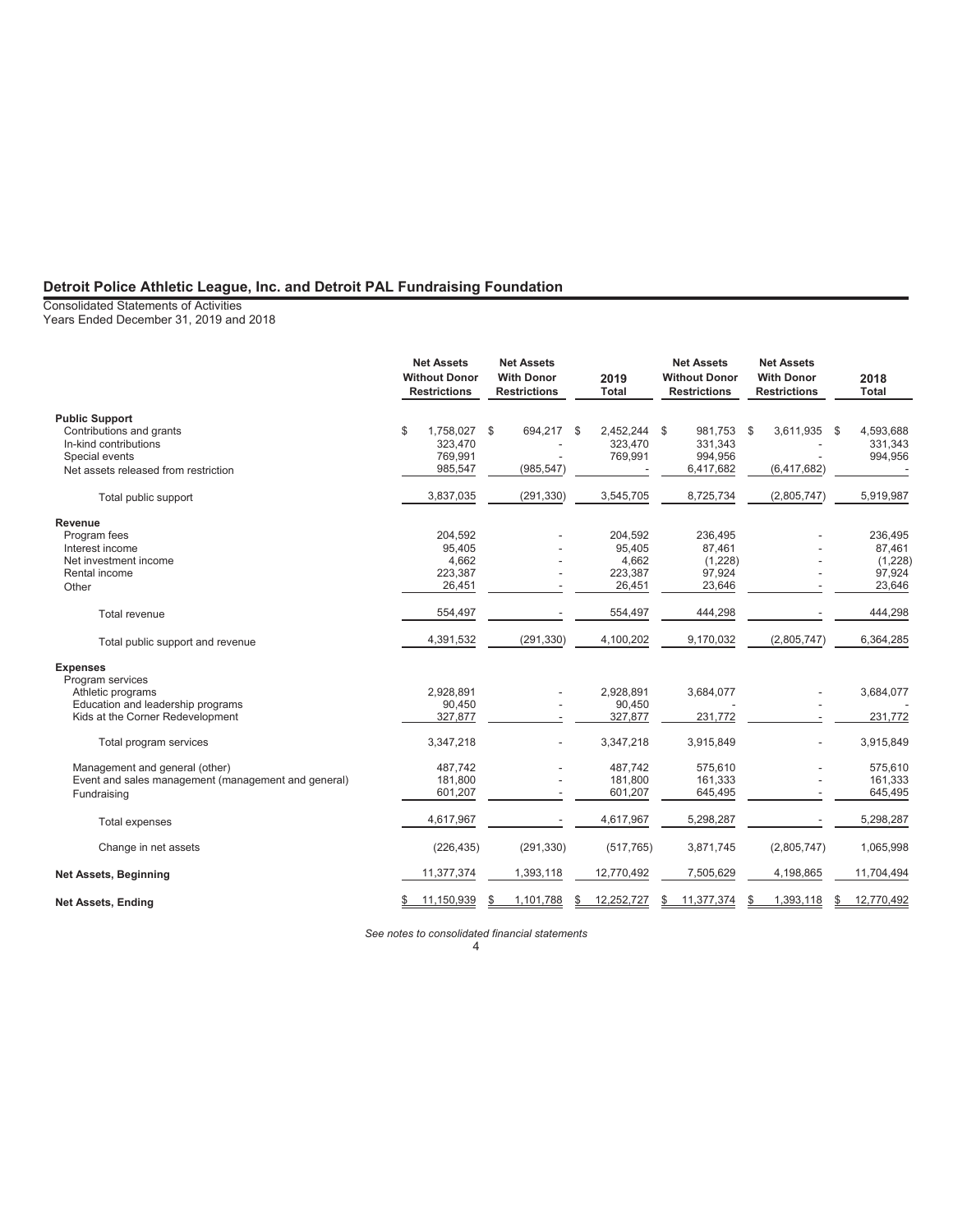Consolidated Statements of Cash Flows Years Ended December 31, 2019 and 2018

|                                                                        | 2019                  |           | 2018          |
|------------------------------------------------------------------------|-----------------------|-----------|---------------|
| <b>Cash Flows from Operating Activities</b>                            |                       |           |               |
| Change in Net Assets                                                   | \$<br>$(517, 765)$ \$ |           | 1,065,998     |
| Adjustments to reconcile change in net assets to net cash flows from   |                       |           |               |
| operating activities:                                                  |                       |           |               |
| Depreciation                                                           | 465,310               |           | 355,264       |
| Net unrealized loss (gain) on beneficial interest                      | (4,662)               |           | 1,228         |
| Amortization of debt issuance costs included in interest expense       | 94,868                |           | 95,945        |
| (Recovery of) Provision for bad debts for accounts receivable          | (2, 255)              |           | 37,842        |
| Cash collections on contributions and grants pertaining to Kids at the |                       |           |               |
| <b>Corner Redevelopment</b>                                            | (252, 153)            |           | (850, 266)    |
| Changes in assets and liabilities:                                     |                       |           |               |
| Accounts receivable                                                    | (1, 116, 715)         |           | 1,562         |
| Pledges receivable                                                     | 97,966                |           | (1,550,085)   |
| Grants receivable                                                      | 559,243               |           | (1,216,229)   |
| Prepaid expenses                                                       | 14,053                |           | 6,462         |
| Accounts payable                                                       | (1, 298, 380)         |           | (3, 195, 447) |
| Other payables                                                         |                       |           | (8, 714)      |
| Accrued payroll and other expenses                                     | 53,589                |           | 5,208         |
| Deferred revenue                                                       | 10,566                |           | (332, 945)    |
| Other current liabilities                                              | 5,151                 |           |               |
| Net cash flows used in operating activities                            | (1,891,184)           |           | (5,584,177)   |
| <b>Cash Flows from Investing Activities</b>                            |                       |           |               |
| Purchase of property and equipment                                     | (317, 586)            |           | (2, 138, 681) |
| Proceeds from disposition of beneficial interest                       | 1,333                 |           | 1,449         |
| Net cash flows used in investing activities                            | (316, 253)            |           | (2, 137, 232) |
| <b>Cash Flows from Financing Activities</b>                            |                       |           |               |
| Proceeds from long-term debt                                           |                       |           | 2,650,633     |
| Principal payments on long-term debt                                   | (849, 843)            |           | (800,000)     |
| Proceeds from pledges receivable                                       | 300,000               |           | 1,788,030     |
| Proceeds from grants receivable                                        | 841,451               |           | 2,362,461     |
| Payments on line of credit, net                                        | (3,778)               |           |               |
| Net cash flows from financing activities                               | 287,830               |           | 6,001,124     |
| Net change in cash and cash equivalents                                | (1,919,607)           |           | (1,720,285)   |
| <b>Total Cash and Cash Equivalents, Beginning</b>                      | 3,295,577             |           | 5,015,862     |
| <b>Total Cash and Cash Equivalents, Ending</b>                         | 1,375,970             | <u>\$</u> | 3,295,577     |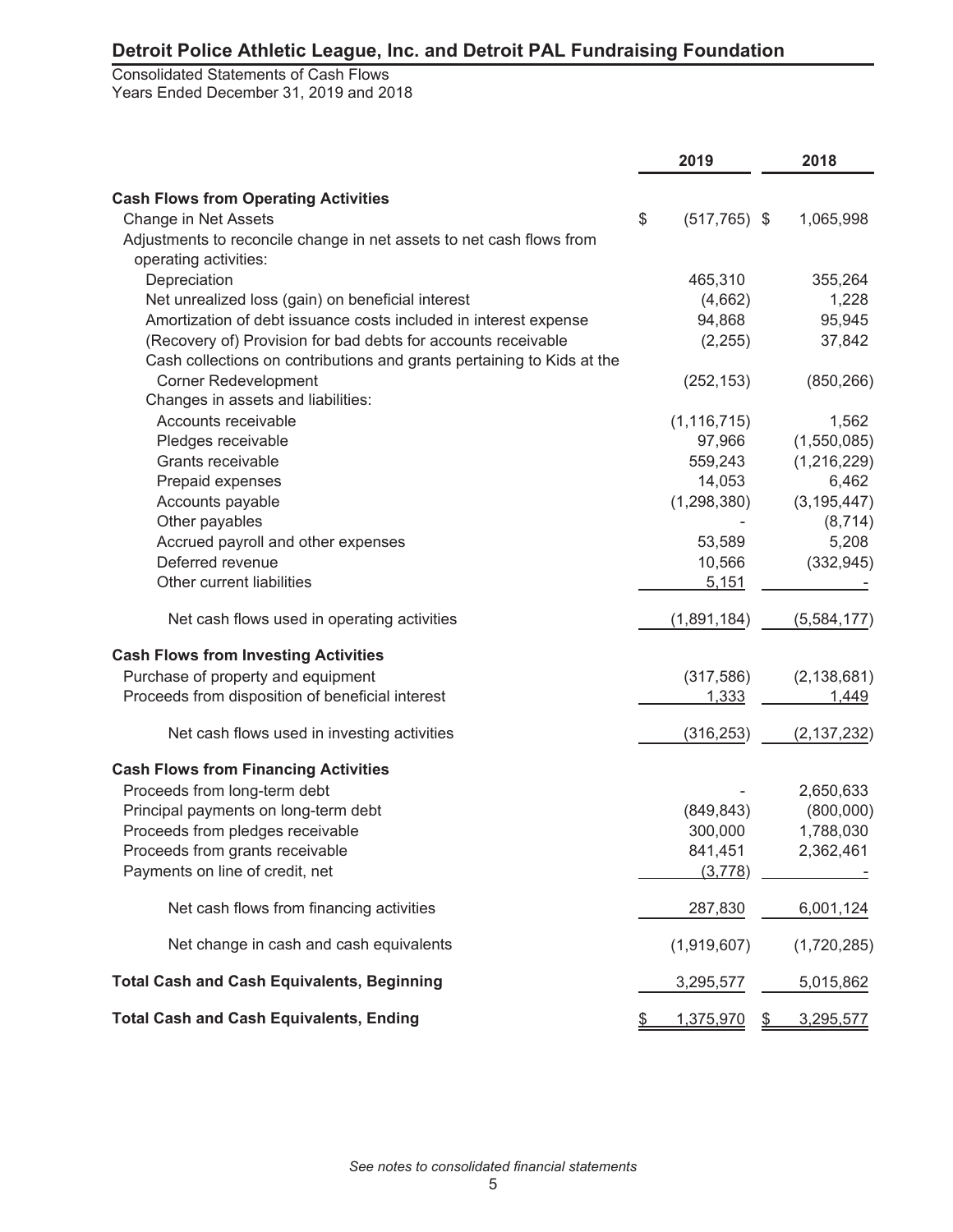Consolidated Statements of Cash Flows Years Ended December 31, 2019 and 2018

| <b>Total Cash and Cash Equivalents</b>                                  |               |     |           |
|-------------------------------------------------------------------------|---------------|-----|-----------|
| Cash and cash equivalents                                               | \$<br>667.640 | \$. | 806,272   |
| Restricted cash                                                         | 708,330       |     | 2,489,305 |
| Ending cash and restricted cash                                         | 1,375,970     | æ.  | 3,295,577 |
| <b>Supplemental Cash Flow Disclosures</b>                               |               |     |           |
| Cash paid for interest, including capitalized interest of \$197,163 and |               |     |           |
| \$167,382, respectively                                                 | \$<br>274,919 |     | 286,799   |
| <b>Noncash Investing and Financing Activities</b>                       |               |     |           |
| Purchase of property and equipment included in accounts payable         | \$            |     | 1.298.591 |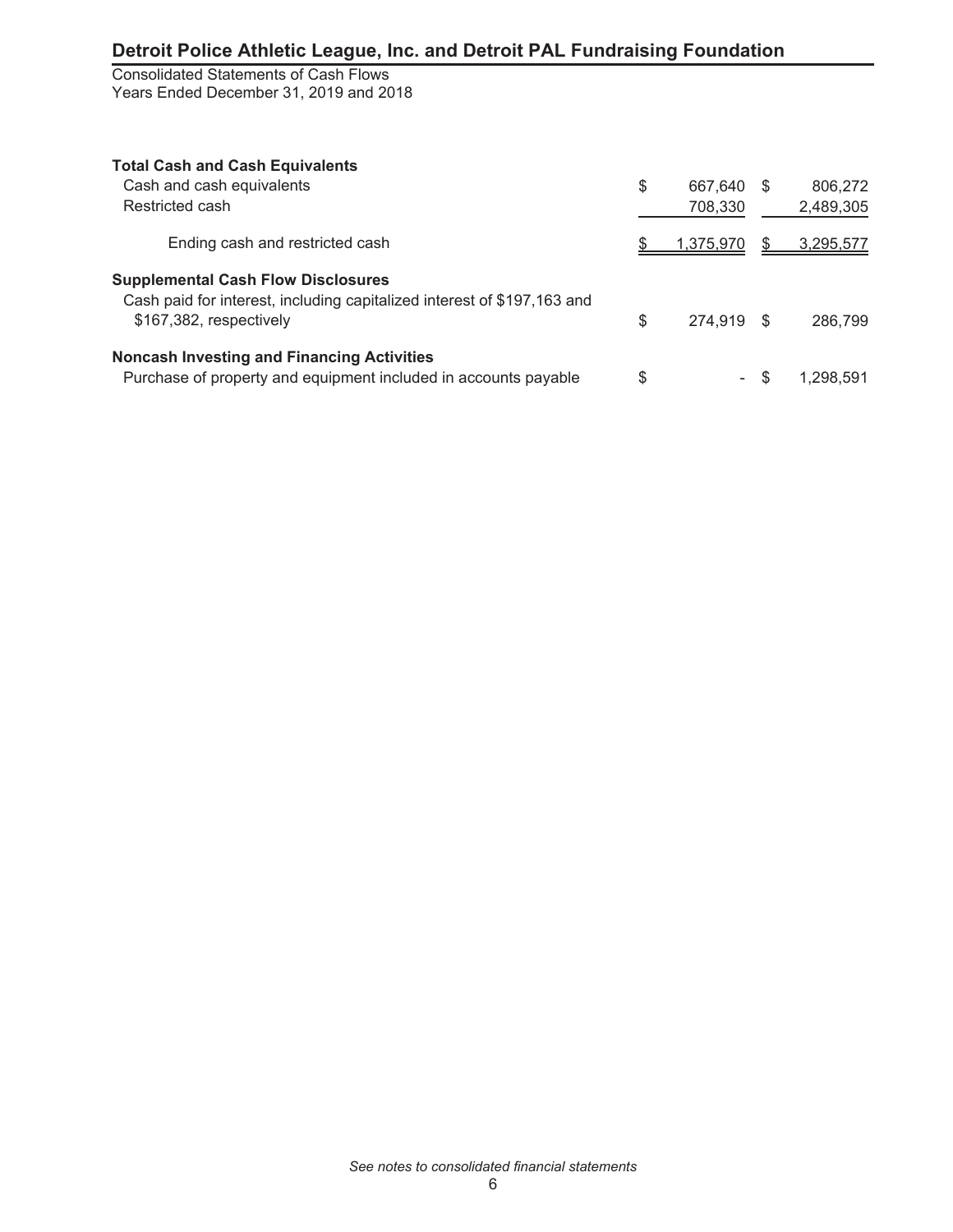Consolidated Statement of Functional Expenses Year Ended December 31, 2019

|                           | <b>Athletic</b><br><b>Programs</b> |    | <b>Education and</b><br>Leadership<br><b>Programs</b> | Kids at the<br>Corner<br>Redevelopment | <b>Total</b><br>Program | <b>Management</b><br>and General<br>(Other) | <b>Event and</b><br><b>Sales</b><br><b>Management</b><br>(Management<br>and General) | <b>Fundraising</b> |    | <b>Total</b> |
|---------------------------|------------------------------------|----|-------------------------------------------------------|----------------------------------------|-------------------------|---------------------------------------------|--------------------------------------------------------------------------------------|--------------------|----|--------------|
| Salaries and wages        | \$<br>997,064                      | \$ | 49,892                                                | \$                                     | 1,046,956               | \$<br>350,998                               | \$<br>14,598                                                                         | \$<br>289,546      | S  | 1,702,098    |
| In-kind expenses          | 260,906                            |    |                                                       |                                        | 260,906                 |                                             |                                                                                      | 62,564             |    | 323,470      |
| Facility rental and       |                                    |    |                                                       |                                        |                         |                                             |                                                                                      |                    |    |              |
| maintenance               | 137,241                            |    | 638                                                   |                                        | 137,879                 | 2.553                                       | 10,211                                                                               | 1,915              |    | 152,558      |
| Supplies                  | 163,316                            |    | 396                                                   | 154                                    | 163,866                 | 7,553                                       | 879                                                                                  | 4,991              |    | 177,289      |
| Contractual services      | 435,961                            |    | 27,818                                                | 25,875                                 | 489,654                 | 63,548                                      | 72,832                                                                               | 134,011            |    | 760,045      |
| Equipment rental and      |                                    |    |                                                       |                                        |                         |                                             |                                                                                      |                    |    |              |
| repairs                   | 90,970                             |    | 1,875                                                 | 3,083                                  | 95,928                  | 6,028                                       | 6,202                                                                                | 22,115             |    | 130,273      |
| Insurance                 | 70,012                             |    | 2,698                                                 |                                        | 72,710                  | 10,600                                      | 5,891                                                                                | 1,105              |    | 90,306       |
| Travel                    | 64,343                             |    | 2,020                                                 |                                        | 66,363                  | 151                                         |                                                                                      | 20                 |    | 66,534       |
| Conferences               | 28,224                             |    |                                                       | 9,898                                  | 38,122                  | 2,258                                       | 31                                                                                   | 29,388             |    | 69,799       |
| Dues and league fees      | 45,134                             |    |                                                       | 1,090                                  | 46,224                  | 2,413                                       |                                                                                      | 175                |    | 48,812       |
| Occupancy and utilities   | 88,332                             |    | 625                                                   |                                        | 88.957                  | 2,502                                       | 10,007                                                                               | 1.903              |    | 103,369      |
| Printing and publications | 7,039                              |    | 538                                                   | 61                                     | 7.638                   | 1,615                                       |                                                                                      | 13,003             |    | 22,256       |
| Bad debt expense          |                                    |    |                                                       | (26,088)                               | (26,088)                | 9,712                                       |                                                                                      | 14,121             |    | (2, 255)     |
| Postage                   | 946                                |    | 9                                                     |                                        | 955                     | 636                                         |                                                                                      | 363                |    | 1,954        |
| Marketing                 | 44.728                             |    | 41                                                    | 9.750                                  | 54.519                  | 165                                         | 660                                                                                  | 7.590              |    | 62,934       |
| <b>Bank</b> fees          | 9,351                              |    | 333                                                   | 46.302                                 | 55.986                  | 3,634                                       | 4,990                                                                                | 4,022              |    | 68,632       |
| Interest                  |                                    |    |                                                       | 257,752                                | 257,752                 | 5,204                                       |                                                                                      |                    |    | 262,956      |
| Miscellaneous expenses    | 8,393                              |    | 98                                                    |                                        | 8,491                   | 4,228                                       |                                                                                      | 1,250              |    | 13,969       |
| Depreciation              | 397,293                            |    | 2.834                                                 |                                        | 400.127                 | 11,336                                      | 45,345                                                                               | 8,502              |    | 465,310      |
| Amortization              | 79,638                             |    | 635                                                   |                                        | 80,273                  | 2,539                                       | 10,154                                                                               | 1,902              |    | 94,868       |
| Contingency               |                                    |    |                                                       |                                        |                         | 69                                          |                                                                                      | 2,721              |    | 2,790        |
| <b>Total expenses</b>     | 2,928,891                          | S  | 90,450                                                | \$<br>327,877                          | \$<br>3,347,218         | 487,742                                     | 181,800                                                                              | \$<br>601,207      | \$ | 4,617,967    |

*See notes to consolidated financial statements* 7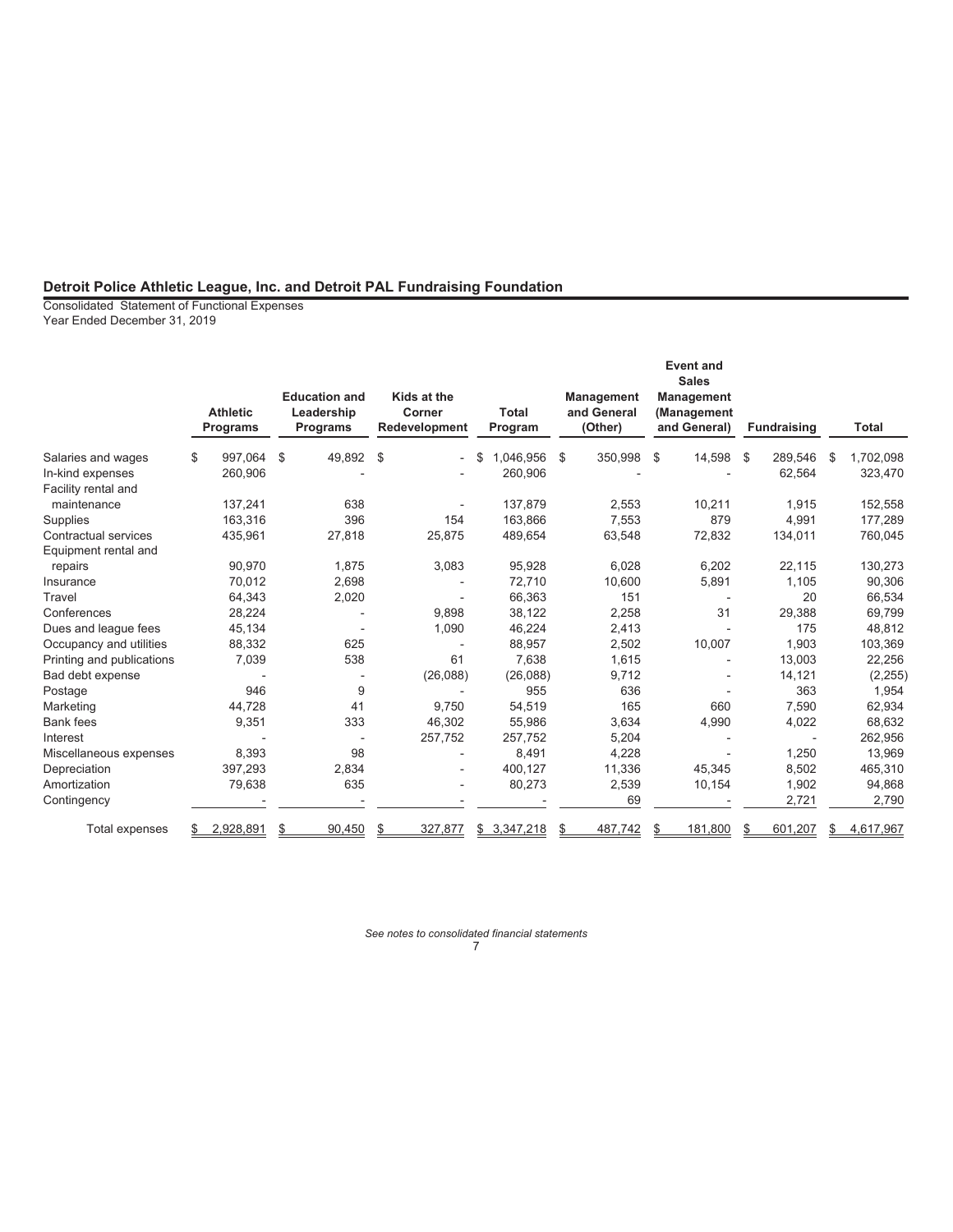Consolidated Statement of Functional Expenses Year Ended December 31, 2018

|                                 | <b>Athletic</b><br><b>Programs</b> | Kids at the<br>Corner<br>Redevelopment | <b>Total Program</b> |     | <b>Management</b><br>and General<br>(Other) | <b>Events and</b><br><b>Sales</b><br><b>Management</b><br>(Management<br>and General) | <b>Fundraising</b> |   | <b>Total</b> |
|---------------------------------|------------------------------------|----------------------------------------|----------------------|-----|---------------------------------------------|---------------------------------------------------------------------------------------|--------------------|---|--------------|
|                                 |                                    |                                        |                      |     |                                             |                                                                                       |                    |   |              |
| Salaries and wages              | \$<br>1,112,096                    | \$                                     | \$<br>1,112,096      | -\$ | 337.841                                     | \$<br>39,901                                                                          | \$<br>292,318      | S | 1,782,156    |
| In-kind expenses                | 309,731                            |                                        | 309,731              |     | 1,312                                       |                                                                                       |                    |   | 311,043      |
| Facility rental and maintenance | 227,543                            |                                        | 227,543              |     | (4,508)                                     | 5,326                                                                                 | 96,996             |   | 325,357      |
| Supplies                        | 186,302                            |                                        | 186,302              |     | 4.062                                       | 1.708                                                                                 | 8,804              |   | 200,876      |
| Contractual services            | 529,171                            |                                        | 529,171              |     | 104,850                                     | 39,930                                                                                | 62,608             |   | 736,559      |
| Equipment rental and repairs    | 192,108                            |                                        | 192,108              |     | 14,986                                      | 7,034                                                                                 | 19,553             |   | 233,681      |
| Insurance                       | 86,596                             |                                        | 86,596               |     | 8,327                                       | 9,517                                                                                 | 4,181              |   | 108,621      |
| Travel                          | 69,147                             |                                        | 69,147               |     | 6,526                                       |                                                                                       | 444                |   | 76,117       |
| Conferences                     | 31.645                             | 58                                     | 31.703               |     | 3,258                                       | 2,990                                                                                 | 11.811             |   | 49,762       |
| Dues and league fees            | 71,638                             | 1,565                                  | 73,203               |     | 2.017                                       |                                                                                       | 1,105              |   | 76,325       |
| Occupancy and utilities         | 76,577                             |                                        | 76,577               |     | 2,155                                       | 8,620                                                                                 | 2,565              |   | 89,917       |
| Printing and publications       | 7,172                              |                                        | 7.172                |     | 8,854                                       | 673                                                                                   | 10.316             |   | 27,015       |
| Bad debt expense                | 21,524                             | 11,369                                 | 32,893               |     | 2.666                                       |                                                                                       | 2,283              |   | 37,842       |
| Postage                         | 358                                |                                        | 358                  |     | 1,139                                       |                                                                                       | 160                |   | 1,657        |
| Marketing                       | 27,052                             |                                        | 27,052               |     | 2,173                                       | 1,689                                                                                 | 77,878             |   | 108,792      |
| <b>Bank fees</b>                | 786                                | 46.817                                 | 47,603               |     | 33,531                                      | 448                                                                                   | 16                 |   | 81,598       |
| Interest                        |                                    | 187,663                                | 187,663              |     | 3.191                                       | $\overline{a}$                                                                        |                    |   | 190,854      |
| Miscellaneous expenses          | 344,741                            | (15,700)                               | 329,041              |     | 11,101                                      | 150                                                                                   | 43,128             |   | 383,420      |
| Depreciation                    | 303.572                            |                                        | 303,572              |     | 9.009                                       | 33.753                                                                                | 8,930              |   | 355,264      |
| Amortization                    | 81,553                             |                                        | 81,553               |     | 2,399                                       | 9,594                                                                                 | 2,399              |   | 95,945       |
| Contingency                     | 4,765                              |                                        | 4,765                |     | 20,721                                      |                                                                                       |                    |   | 25,486       |
| Total expenses                  | 3,684,077                          | 231,772                                | 3,915,849            |     | 575,610                                     | 161,333                                                                               | 645,495            |   | 5,298,287    |

*See notes to consolidated financial statements* 8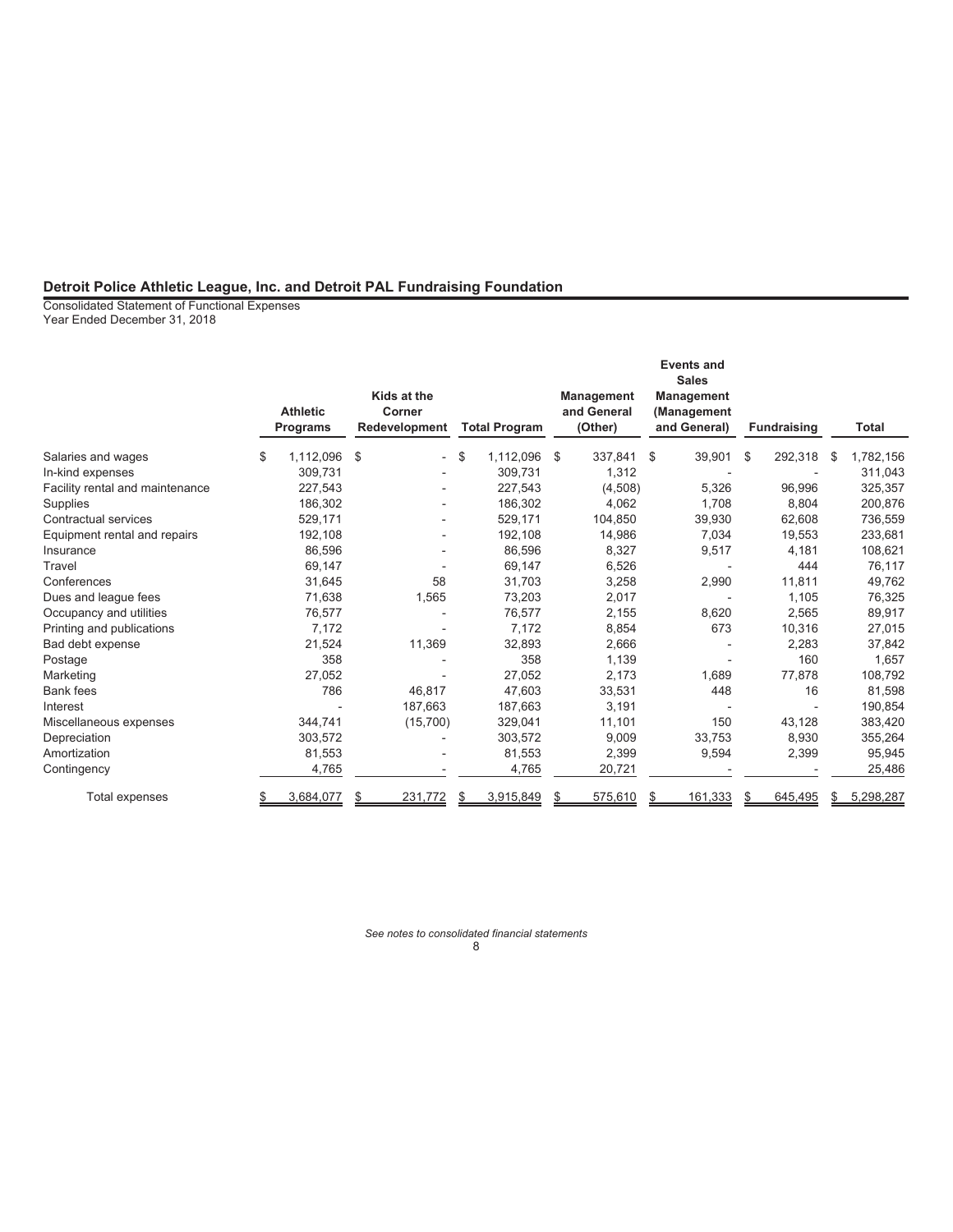## **1. Organization and Summary of Significant Accounting Policies**

## **Nature of Activities**

Detroit Police Athletic League, Inc. (DPAL) is a Michigan non-profit corporation which, in collaboration with the Detroit Police Department and community volunteers, builds character in young people through athletic, academic and leadership development programs.

DPAL helps children achieve their highest potential by putting volunteer role models, trained in youth development principles, in their lives as coaches of their youth sports teams, as well as by providing children with academic support and leadership training to assist them with the transitions to high school and college, and to ensure that they relentlessly set and pursue their goals for the rest of their lives.

Detroit PAL Fundraising Foundation (the Foundation) (collectively with DPAL, (the Organization) was created in June 2016 to provide philanthropic support for DPAL through solicitation, receipt, administration, and disbursement of charitable contributions for the Kids at the Corner Campaign, which is further described below. In addition, the Foundation worked with DPAL to obtain financing, including the New Market Tax Credits (NMTC). The Organization is constructing the new office and sporting facility with the financing. The business affairs of the Foundation are managed by its Board of Directors subject to and in compliance with the Articles of Incorporation and Bylaws.

### **Athletic Programs**

The Organization operates some of the largest urban sports leagues in the nation. These programs serve more than 14,000 children each year. Studies prove that children who participate in a developmentally appropriate youth sports program, like the ones operated by the Organization:

- Are less likely to become or remain obese
- Perform better in school, are more likely to attend college, and are less likely to drop out of school or to be truant, and
- Are less likely to break the law, join gangs, or experiment with alcohol or drugs

The Organization engages in a number of other services designed to support program activities, including:

- Volunteer training and management
- > Facility maintenance
- $>$  Sports registration data entry
- Communications

Seasonal sports leagues are currently offered in 12 different sports: baseball, softball, t-ball, flag football, basketball, soccer, tackle football, volleyball, track and field, golf, tennis, and cheerleading.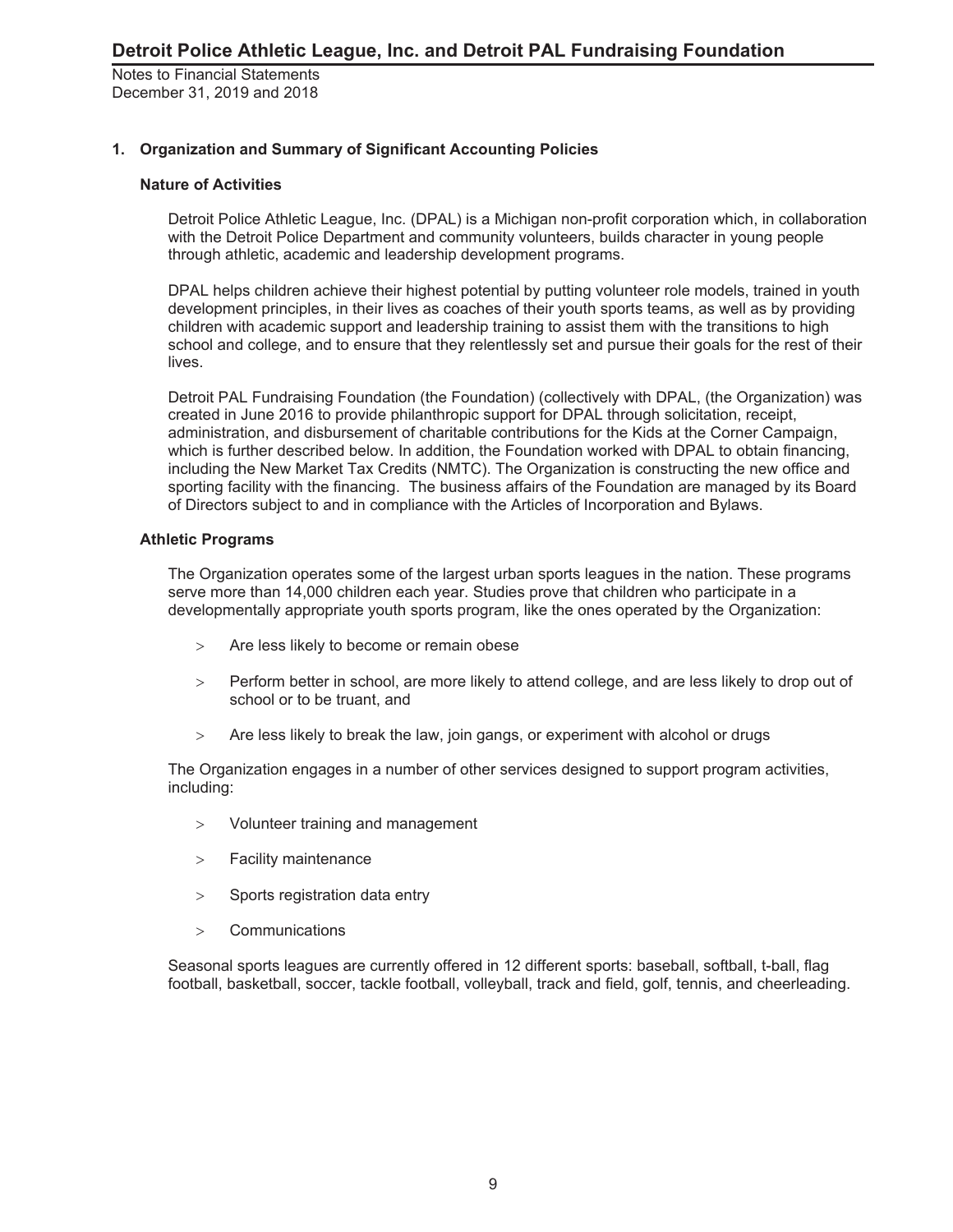## **Academic and Leadership Development**

The Organization trains all of its volunteers in appropriate techniques for using sports to teach young people leadership skills and to advocate for academic success.

The volunteer training program, called IMPACT Coaching, was designed by Organization staff and the nationally recognized Institute for the Study of Youth Sports out of Michigan State University. The Organization teaches volunteers to use "huddles" before and after games and find "coachable moments" to transfer lessons learned on the field to lessons about leadership, responsibility, and educational achievement.

### **Kids at the Corner Redevelopment and Campaign**

The Organization has initiated the Kids at the Comer Campaign in an effort to:

- Expand its programs and organization into more Detroit communities
- > Redevelop the historic Tiger Stadium into a safe and healthy playing field
- Build a prominent, permanent headquarters and training center for the Organization's 15,000 athletes, their families, and 2,000 volunteers
- Strengthen community neighborhoods by bridging the city's youths with dedicated public servants
- Positively influence and develop a new generation of leaders for Detroit, and
- Provide additional sustainable revenue from tournaments and special event space

#### **Management and General**

Supporting services consist primarily of administrative functions not directly associated with specific program activities, such as accounting, finance, human resources, and similar functions. The Organization also allocates management and general expenses related to event and sales management separately.

#### **Fundraising**

At the direction, and with the support, of the Board of Directors and its officers, two primary types of fundraising initiatives are conducted on behalf of the Organization:

- Direct solicitations of corporations, foundations, and individuals
- $>$  Special events from which the proceeds are contributed to the Organization

#### **Principles of Presentation**

The accompanying consolidated financial statements include the accounts of Detroit Police Athletic League, Inc. and Detroit PAL Fundraising Foundation, a subsidiary of DPAL. Significant intercompany accounts and transactions have been eliminated.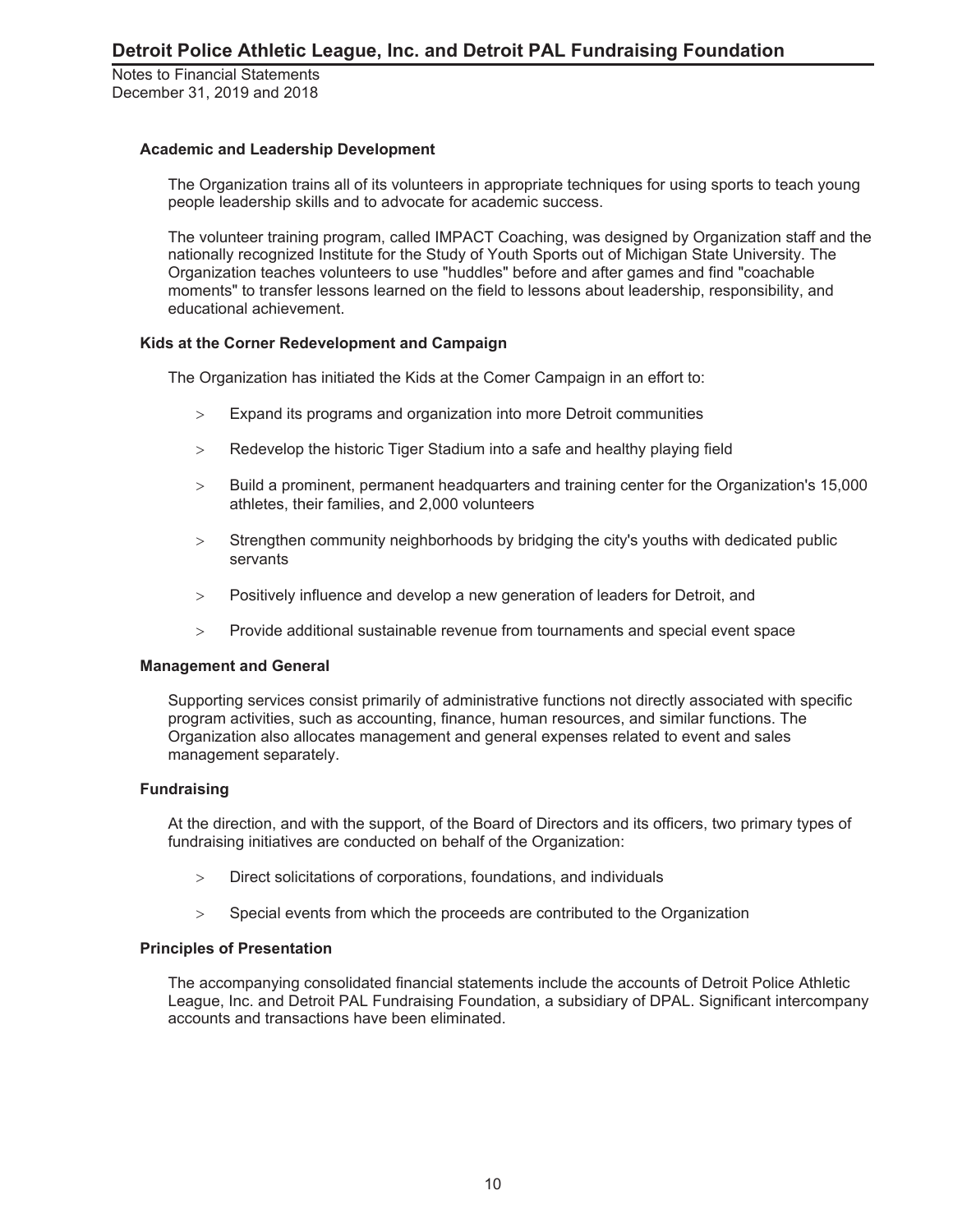### **Cash and Cash Equivalents**

The Organization defines cash equivalents as highly liquid, short-term investments with a maturity at the date of acquisition of three months or less. The Organization maintains its cash in bank deposit accounts, which at times throughout the year, may exceed federally insured limits. The Organization has not experienced any losses on such accounts.

#### **Restricted Cash**

The Organization is required to maintain a separate account for funds relating to the NMTC construction project (the Project), which requires lender approval to be released. The Organization is also required to maintain separate accounts for repayment of the loan with Fifth Third Bank and payment of the management fees in accordance with bank requirements.

### **Pledges Receivable**

Unconditional promises to give made to Organization are recorded in the year the pledge is made. Current pledges receivable are expected to be collected during the next year and are recorded at net realizable value. An allowance for uncollectible pledges receivable is determined based on experience.

All contributions are considered to be available for unrestricted use unless specifically restricted by the donor. Contributions that are designated for future periods or are restricted by the donor for specific purposes are reported as net assets with donor restrictions. When a restriction expires, restricted net assets are reclassified to net assets without donor restrictions and are reported in the consolidated statements of activities as net assets released from restrictions.

## **Accounts and Grants Receivable**

Accounts receivable and grants receivable are from private source grants and fees charged to athletic program participants. Accounts receivable are shown net of an allowance for doubtful accounts of \$48,790 and \$47,226 for the years ended December 31, 2019 and 2018, respectively. Management has determined an allowance for uncollectible grants receivable was not necessary for the years ended December 31, 2019 and 2018, respectively. An allowance for uncollectible accounts receivable and grants receivable is determined based on experience.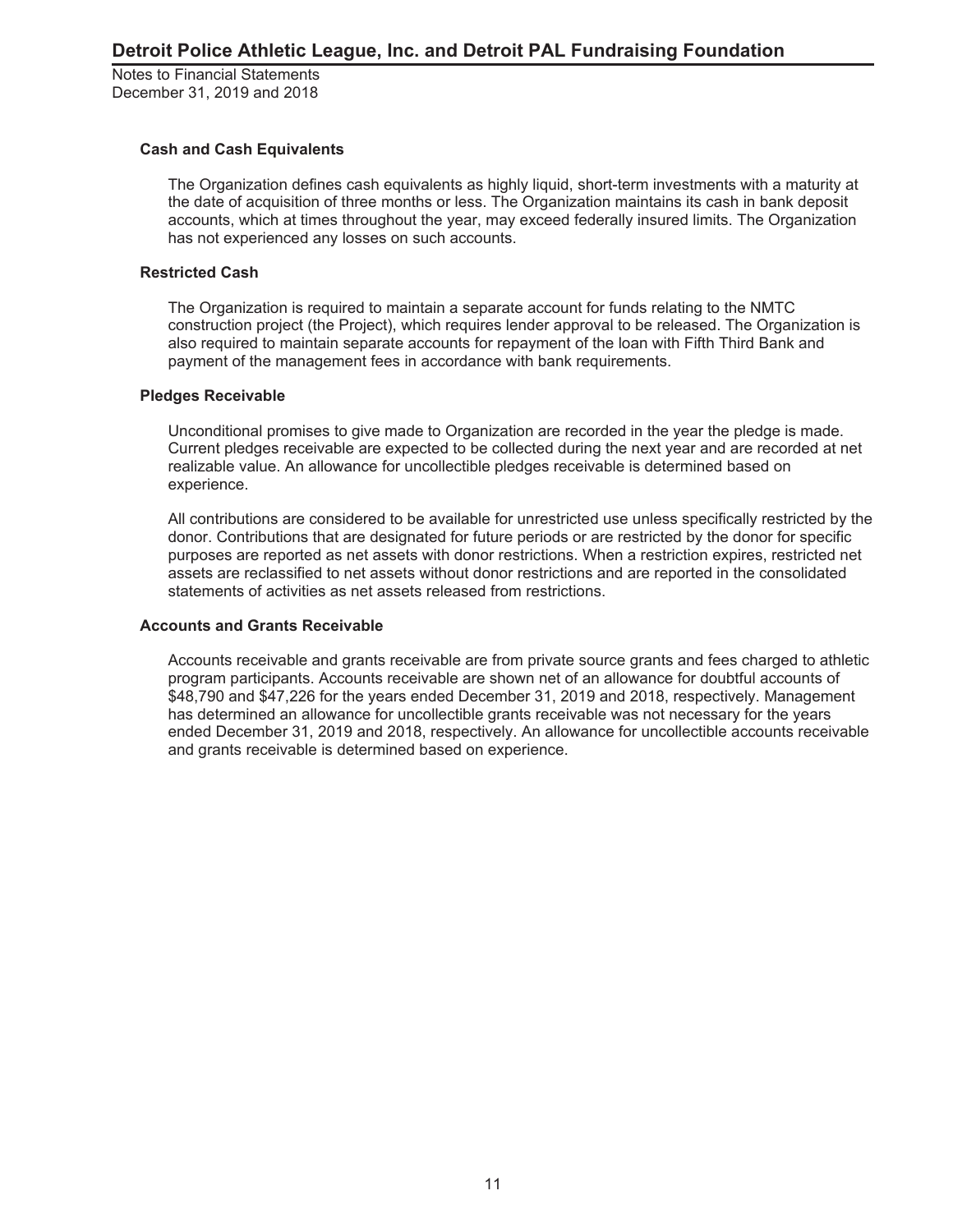## **Beneficial Interest in Endowment Funds**

The Organization is a designated beneficiary of trust funds held by the Community Foundation of Southeastern Michigan (the Community Foundation). The Organization's board of directors has interpreted existing law and the agreement with the Community Foundation as requiring the preservation of the fair value of the initial deposit to the Endowment Fund. As a result of this interpretation, the Organization classifies in net assets with donor restrictions the original value of the initial deposit to the Endowment Fund. Although the income generated by the Endowment Fund may be used to support the general charitable activities of the Organization, the remaining portion of the Endowment Fund is subject to a time restriction, and, therefore, is classified in net assets with donor restrictions. Any declines in the fair value of the Endowment Fund assets below the original value of the initial deposit were reported in net assets with donor restrictions. The fair value of the assets held at the Community Foundation were \$238,065 and \$210,470 at December 31, 2019 and 2018, respectively.

The Community Foundation transfers earnings on the Endowment Fund to the Organization periodically so long as the Organization continues to meet its tax-exempt purpose. The portion of the Endowment Fund that was funded by the Organization, plus net earnings on that balance, represent a reciprocal transfer and are therefore included in the Organization's consolidated financial statements. Distributions received totaled \$1,333 and \$1,450 during the years ended December 31, 2019 and 2018, respectively. The market value of the reciprocal transfer piece of the endowment fund was \$28,797 and \$25,468 at December 31, 2019 and 2018, respectively, and \$209,268 was contributed from third party donors, plus net earnings each year.

The Organizations's policy is to spend assets from the Endowment Fund as they are distributed by the Community Foundation. The Community Foundation invests the assets of the Endowment Fund as part of a pooled endowment with similar funds held on behalf of other non-profit organizations. The assets of the Community Foundation's pooled endowment are invested in a manner intended to maximize investment returns over a diversified portfolio in order to achieve a moderate level of investment risk.

## **Property and Equipment**

Property and equipment are stated at cost if purchased or fair value at date of the gift if donated. All acquisitions of property and equipment in excess of \$5,000 are capitalized. Maintenance, repairs, and minor improvements are expensed as incurred. When assets are retired or otherwise disposed of, their costs and related accumulated depreciation are removed from the accounts and resulting gains or losses are included in income. The Organization reports expiration of donor restrictions when the invoices for assets constructed are paid.

Property and equipment are depreciated using the straight-line method over their estimated useful lives.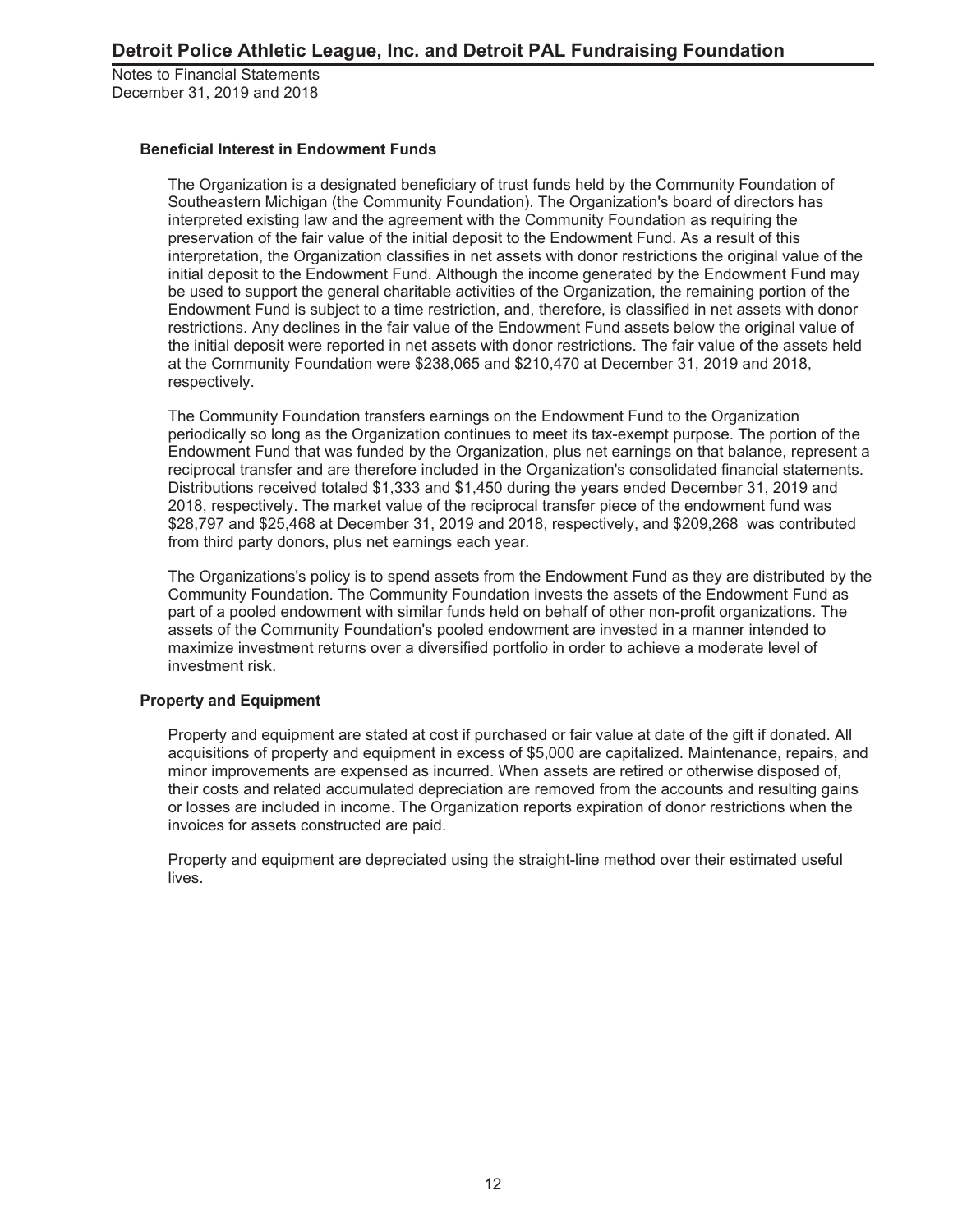#### **Impairment of Long-Lived Assets**

The Organization reviews long-lived assets, including property and equipment and intangible assets, for impairment whenever events or changes in business circumstances indicate that the carrying amount of an asset may not be fully recoverable. An impairment loss would be recognized when the estimated future cash flows from the use of the asset are less than the carrying amount of that asset. To date, there have been no such losses.

### **Debt Issuance Costs**

As required by Accounting Standards Update (ASU) No. 2015-03, the Organization presents debt issuance costs as a direct reduction of their long-term debt and related amortization expense as a component of interest expense. Debt issuance costs of \$658,428 have been capitalized and are being amortized over the related debt term. Accumulated amortization of these costs is \$327,169 and \$232,301 for the years ended December 31, 2019 and 2018, respectively.

### **Notes Receivable**

Notes receivable are collateralized by membership interests related to the NMTC transaction (see Note 5) and is stated at the principal amount. Payments on the notes receivable are allocated first to accrued and unpaid interest with the remainder to the outstanding principal balance. The Organization has one class of financing receivables from a highly credible institution. Management assesses the credit quality of the notes receivable based on indicators such as collateralization, collection experience, and management's internal metrics. As of December 31, 2019 and 2018, no allowance for loan losses has been recognized. Notes receivable are periodically assessed for impairment based on relevant facts and circumstances. Management reviews the collectibility of the notes receivable on an ongoing basis, and no reserve has been established.

#### **Net Assets**

Net assets, revenues, gains, and losses are classified based on the existence or absence of donorimposed restrictions. Accordingly, net assets of the Organization are classified and reported as follows:

**Net Assets Without Donor Restrictions** - Net assets that are not subject to donor-imposed stipulations.

**Net Assets With Donor Restrictions** - Net assets subject to donor-imposed stipulations that either expire by passage of time or can be fulfilled and removed by actions of the Organization pursuant to those stipulations, or are required to be maintained permanently by the Organization.

#### **Tax-Exempt Status**

Detroit Police Athletic League, Inc. and Detroit PAL Fundraising Foundation have received notifications that they qualify as tax-exempt organizations under Section 501(c)(3) of the U.S. Internal Revenue Code and corresponding provisions of State law and, accordingly, are not subject to federal or state income taxes. Net income from activities unrelated to the Organization's tax-exempt purpose is subject to taxation. Taxes on unrelated business income are not material to the consolidated financial statements.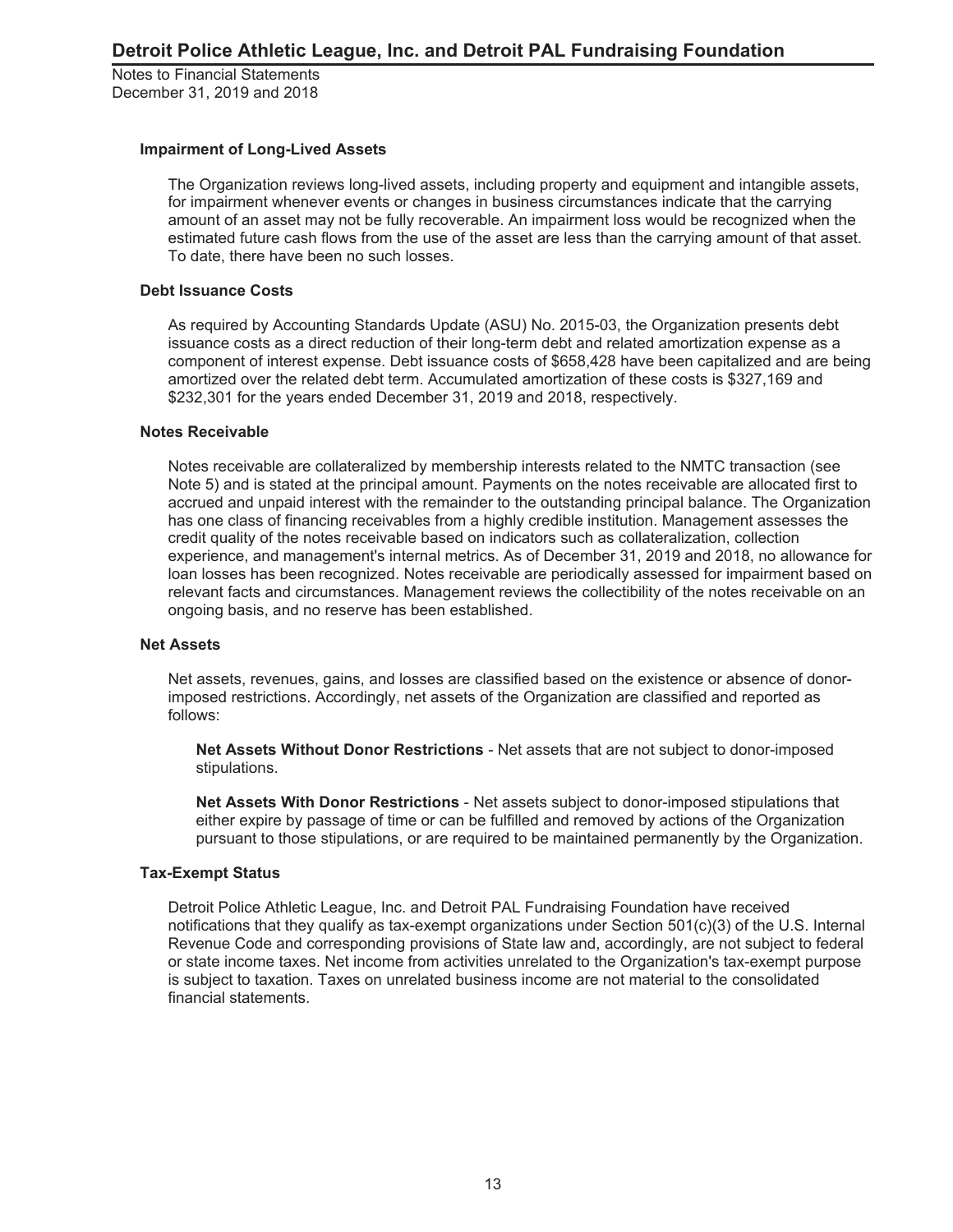## **Contributions**

Contributions, including pledges and grants receivable, are recognized in the period received. Conditional promises to give - that is, those with a measurable performance or other barrier and a right of return - are not recognized until the conditions on which they depend have been met.

The Organization reports gifts of cash and other assets as restricted support if they are received with donor stipulations that limit the use of the donated assets. When a donor restriction expires, net assets with donor restrictions are reclassified to net assets without donor restrictions and reported in the consolidated statements of activities as net assets released from restrictions. Donor-restricted contributions whose restrictions are met in the same reporting period are reported as unrestricted support.

### **Revenue Recognition**

The Organization adopted the Financial Accounting Standards Board's (FASB) ASU No. 2014-09, *Revenue from Contracts with Customers (Topic 606)*, and all related amendments during the year ending December 31, 2019, using the modified retrospective transition method. ASU No. 2014-09 supersedes the revenue recognition requirements in Topic 605, *Revenue Recognition*, and most industry specific guidance. The core principle under ASU No. 2014-09 is that revenues are recognized to depict the transfer of promised goods or services to customers in an amount that reflects the consideration at which the entity expects to be entitled in exchange for those goods or services. Additionally, ASU No. 2014-09 requires enhanced disclosures of revenue arrangements.

The Organization's revenues arise from the sale of goods and services under contract with customers. Revenue under contracts with customers is recognized when the customer obtains control of the good or service and is recognized to depict the transfer of promised goods or services in an amount that reflects the consideration to which the Organization expects to be entitled in exchange for those goods or services.

A performance obligation is a district good, service, or bundle of goods or services promised in a contract. The Organization identifies performance obligations at the inception of a contract and allocates the transaction price to individual performance obligations to appropriately depict the Organization's performance in transferring control of the promised goods and services to the customer. Contracts with customers do not include a significant financing component.

## **Program fees**

The Organization generates revenue from fees for community programs. Fees are recorded using the portfolio approach since the contracts are uniform. Individuals that are charged for services participate in programs throughout the various athletic seasons. Fees are non-refundable and paid in full prior to participation in the program. To determine the transaction price, management assesses the costs to provide the program and the Board approves the fixed fee through the budget annually. The performance obligation is satisfied upon the completion of the respective program or in equal monthly amounts over the season.

The Organization recognizes program fee revenue when it is realized or realizable and has been earned.

#### **Deferred Revenue**

Deferred Revenue - These amounts represents payments received for events or programs prior to the event or program. As of December 31, 2019, all revenue received relating to 2020 sports programs and events are included in deferred revenue. Deferred revenue at December 31, 2019 and 2018 was \$84,626 and \$74,060, respectively.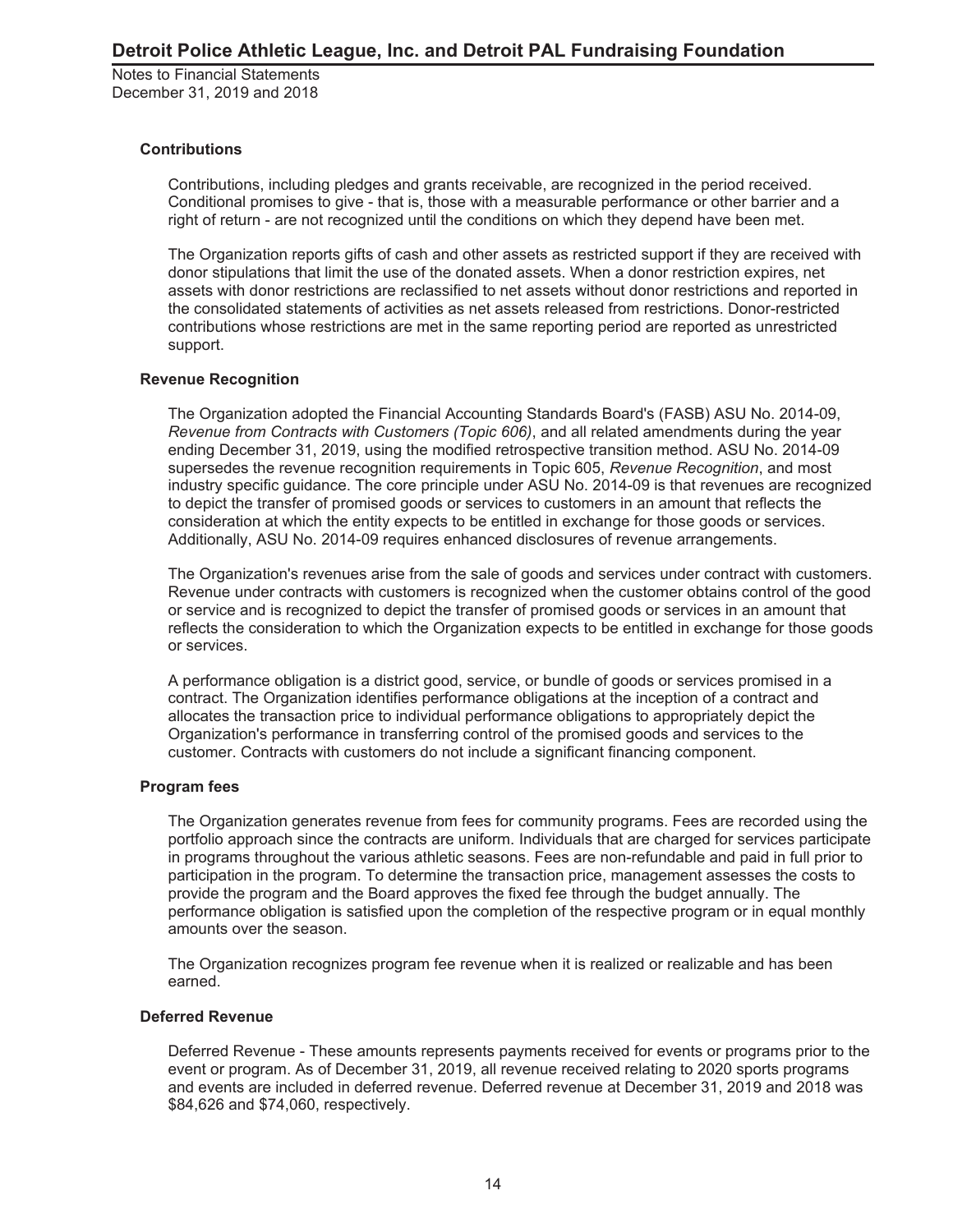#### **Donated Services and Facilities**

The Organization receives substantial amounts of donated services and use of facilities to help fund its operations and special events. Contributions of services are recognized if the services received (a) create or enhance nonfinancial assets or (b) require specialized skills, are provided by individuals possessing those skills, and would typically need to be purchased if not provided by donation. These donations include advertising, promotional services, athletic field rent, capitalized costs, and other items, which are valued at \$323,470 and \$331,343 for the years ended December 31, 2019 and 2018, respectively. The estimated fair value of these services and facilities is reflected in the accompanying consolidated financial statements.

The Organization also utilizes the services of many volunteers. The services provided do not meet the requirements to be recorded as in-kind revenue and expenses and are, therefore, not recorded in the accompanying consolidated financial statements for 2019 and 2018. The number of hours of service was approximately 256,000 and 242,000 for the years ended December 31, 2019 and 2018, respectively. The Organization estimates that it would pay approximately \$6,517,000 and \$6,165,000 for such services in 2019 and 2018, respectively.

### **Expense Allocation**

The Organization allocates its expenses on a functional basis among its various programs and supporting services. Expenses that can be identified with a specific program or supporting service are allocated directly according to their natural expenditure classifications. Other expenses that are common to several functions are allocated by a weighted salary allocation or square footage. Expenses allocated based on a weighted salary allocation include salaries and wages, contractual services, insurance, and amortization. Expenses allocated by square footage include occupancy and utilities and depreciation.

#### **Estimates**

The preparation of consolidated financial statements in conformity with accounting principles generally accepted in the United States of America requires management to make estimates and assumptions that affect the reported amounts of assets and liabilities and disclosure of contingent assets and liabilities at the date of the consolidated financial statements and the reported amounts of revenues and expenses during the reporting period. Actual results could differ from those estimates.

## **Adoption of Financial Accounting Standard Board's Accounting Standards Update**

In 2019, the Organization adopted the Financial Accounting Standards Board (FASB) Accounting Standards Update (ASU) No. 2014-09, *Revenue from Contracts with Customers (Topic 606)* using the modified retrospective approach. ASU No. 2014-09 supersedes the revenue recognition requirements in Topic 605, *Revenue Recognition,* and most industry specific guidance. The core principle under ASU No. 2014-09 is that revenues are recognized to depict the transfer of promised goods or services to customers (residents) in an amount that reflects the consideration at which the entity expects to be entitled in exchange for those goods or services. Additionally, ASU No. 2014-09 requires enhanced disclosures of revenue arrangements. Under the modified retrospective approach, the guidance is applied as of January 1 2019, recognizing a cumulative effect of the adoption change as an adjustment to beginning members capital. There was no cumulative effect related to the adoption of the standard.

In 2019, the Organization adopted ASU No. 2018-08, *Not-for-Profit Entities (Topic 958): Clarifying the Scope and the Accounting Guidance for Contributions Received and Contributions Made.* The new guidance is intended to clarify and improve accounting guidance for contributions received and contributions made. The amendments in ASU No. 2018-08 should assist entities in (1) evaluating whether transactions should be accounted for as contributions (nonreciprocal transactions) or as exchange (reciprocal) transactions subject to other guidance and (2) determining whether a contribution is conditional.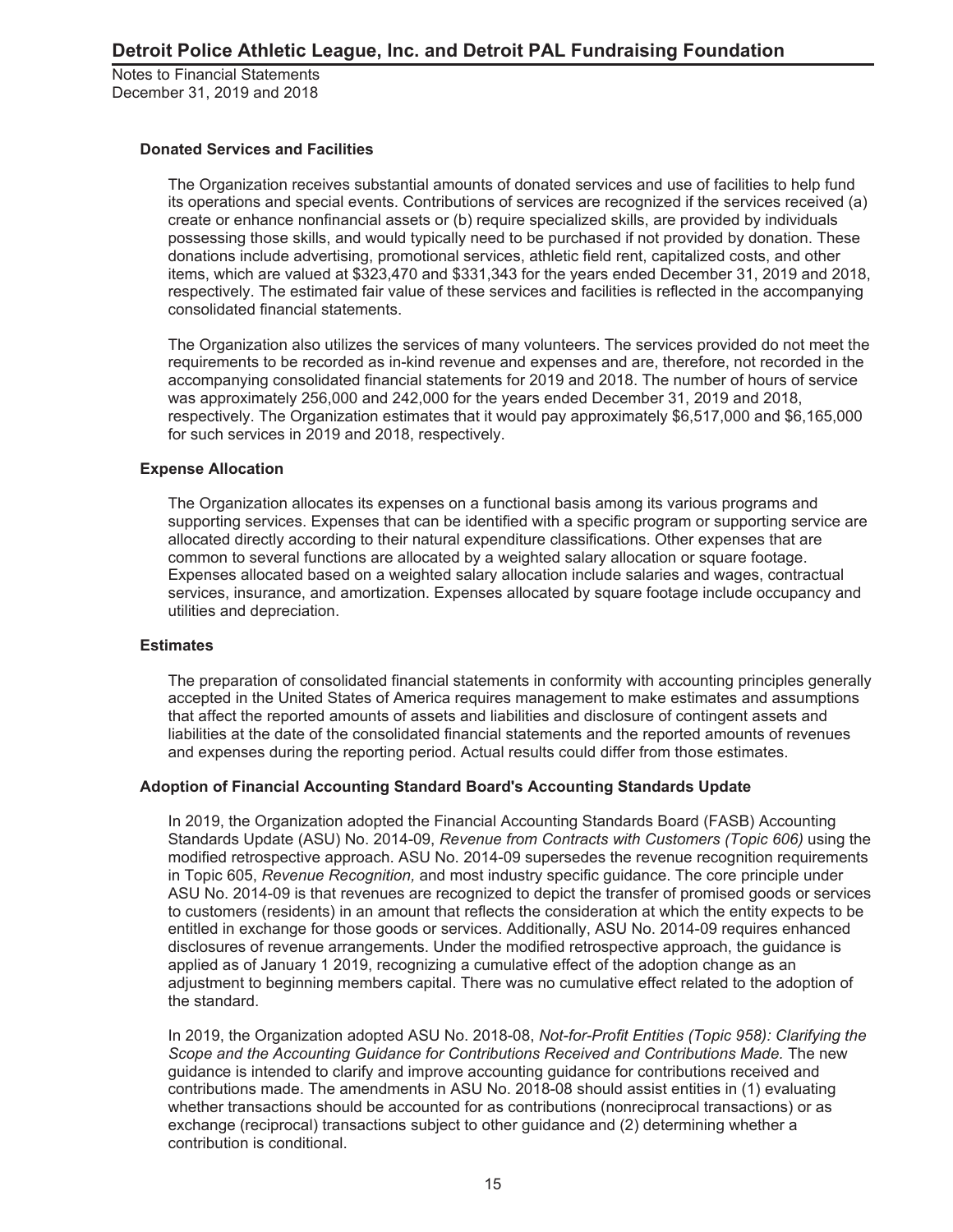## **Subsequent Events**

The Organization evaluates subsequent events through April 30, 2020, which is the date that the financial statements are approved and available to be issued.

In December 2019, a novel strain of coronavirus was reported in Wuhan, Hubei province, China. In the first several months of 2020, the virus, SARS-CoV-2, and resulting disease, COVID-19, spread to the United States, including to geographic locations in which the Organization operates. As of the date above, the Organization's evaluation of the effects of these events is ongoing; however, in March 2020, the Organization decided to temporarily layoff the majority of their staff in an effort to mitigate the effect of the temporary halt to income. The duration and full extent of this disruption cannot be estimate.

The extent of the impact of COVID-19 on the Organization's operational and financial performance will depend on the future developments, including the duration and spread of the outbreak and related governmental or other regulatory actions.

## **2. Pledges Receivable**

Pledges receivable are comprised of the following at December 31, 2019:

|                                      | <b>Total</b> |         |      | <b>Current</b><br><b>Portion</b> | <b>Noncurrent</b><br><b>Portion</b> |       |  |
|--------------------------------------|--------------|---------|------|----------------------------------|-------------------------------------|-------|--|
| Receivable in less than one year     | \$           | 279,176 | - \$ | 279,176                          | - \$                                |       |  |
| Receivable in one to five years      |              | 6,993   |      |                                  |                                     | 6,993 |  |
|                                      |              | 286,169 |      | 279,176                          |                                     | 6,993 |  |
| Less,                                |              |         |      |                                  |                                     |       |  |
| Allowance for uncollectible accounts |              | 11.015  |      | 5.293                            |                                     | 5,722 |  |
| Discount to net present value        |              | 151     |      |                                  |                                     | 151   |  |
|                                      |              | 275,003 |      | 273,883                          |                                     | 1,120 |  |

Pledges receivable are comprised of the following at December 31, 2018:

|                                      | Total |         |   | <b>Current</b><br><b>Portion</b> |     | <b>Noncurrent</b><br><b>Portion</b> |
|--------------------------------------|-------|---------|---|----------------------------------|-----|-------------------------------------|
| Receivable in less than one year     | \$    | 137,820 | S | 137,820                          | \$. |                                     |
| Receivable in one to five years      |       | 15,157  |   |                                  |     | 15,157                              |
|                                      |       | 152,977 |   | 137,820                          |     | 15,157                              |
| Less,                                |       |         |   |                                  |     |                                     |
| Allowance for uncollectible accounts |       | 30,632  |   | 27,182                           |     | 3,450                               |
| Discount to net present value        |       | 1,529   |   |                                  |     | 1,529                               |
|                                      |       | 120,816 |   | 110,638                          |     | 10.178                              |

The discount rate used was 5.50 percent for 2019 and 2018.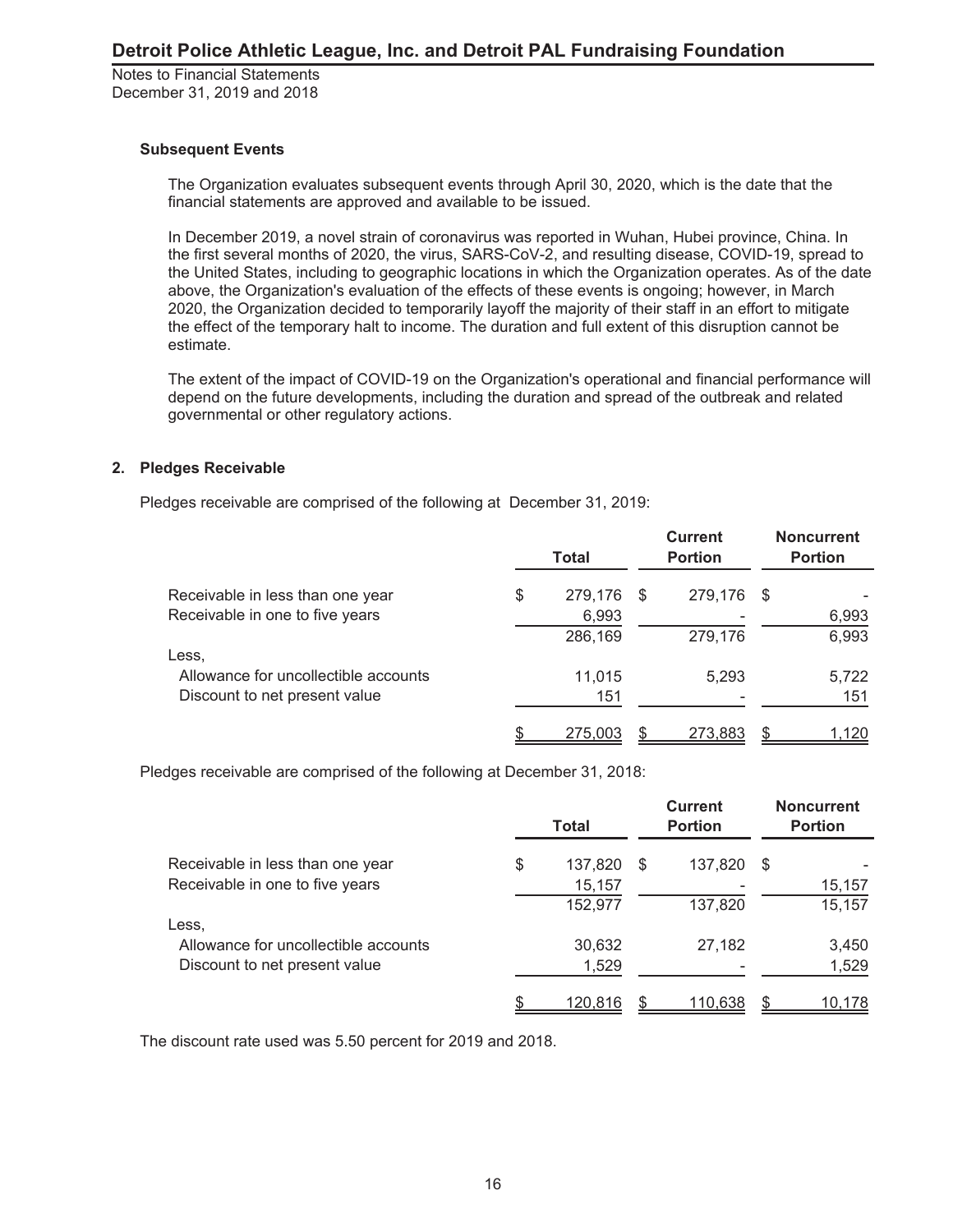## **3. Property and Equipment**

The major categories of property and equipment at December 31 are summarized as follows:

|                               | <b>Depreciable</b><br><b>Lives</b> | 2019         |      | 2018       |
|-------------------------------|------------------------------------|--------------|------|------------|
| Computer equipment            | 3 yrs.                             | \$<br>40,919 | - \$ | 40,919     |
| Furniture and equipment       | $5 - 7$ yrs.                       | 331,010      |      | 321,404    |
| Land improvements             | $3 - 7$ yrs.                       | 69,467       |      | 69,467     |
| <b>Vehicles</b>               | $5 - 6$ yrs.                       | 90,864       |      | 90,864     |
| <b>Buildings</b>              | 30 yrs.                            | 15,526,942   |      | 15,526,942 |
| Construction in progress      | N/A                                | 532,699      |      | 224,718    |
| Total                         |                                    | 16,591,901   |      | 16,274,314 |
| Less accumulated depreciation |                                    | (924, 488)   |      | (459, 177) |
| Property and equipment, net   |                                    | 15,667,413   |      | 15,815,137 |

Depreciation expense amounted to \$465,310 and \$355,264 for the years ended December 31, 2019 and 2018, respectively.

The Organization entered into a transaction whereby a third party transferred the possession of a deed for land (the land), within the City of Detroit, subject to terms and conditions of a restated and amended development agreement dated June 16, 2016 (the Agreement) to the Organization. The Agreement required the Organization to establish a reserve fund of \$750,000 by the date of issuance of a final certificate of completion from the City of Detroit, which had been extended to June 30, 2019.

In December 2019, the third party concluded that the the Organization provided a financial sustainability plan for the facility that would allow for the agreed upon usage for the community while generating needed income, and it was no longer necessary to fund the required reserve related to the facility and the parking. The third party agreed to release the deed for the land to the Organization after the required administrative work is completed. As of April 27, 2020, the Organization expects to receive the deed within 30 days.

At December 31, 2019 and 2018, the Organization has not recorded land as an asset on the consolidated statements of financial position as conditions of the Agreement have yet to be satisfied.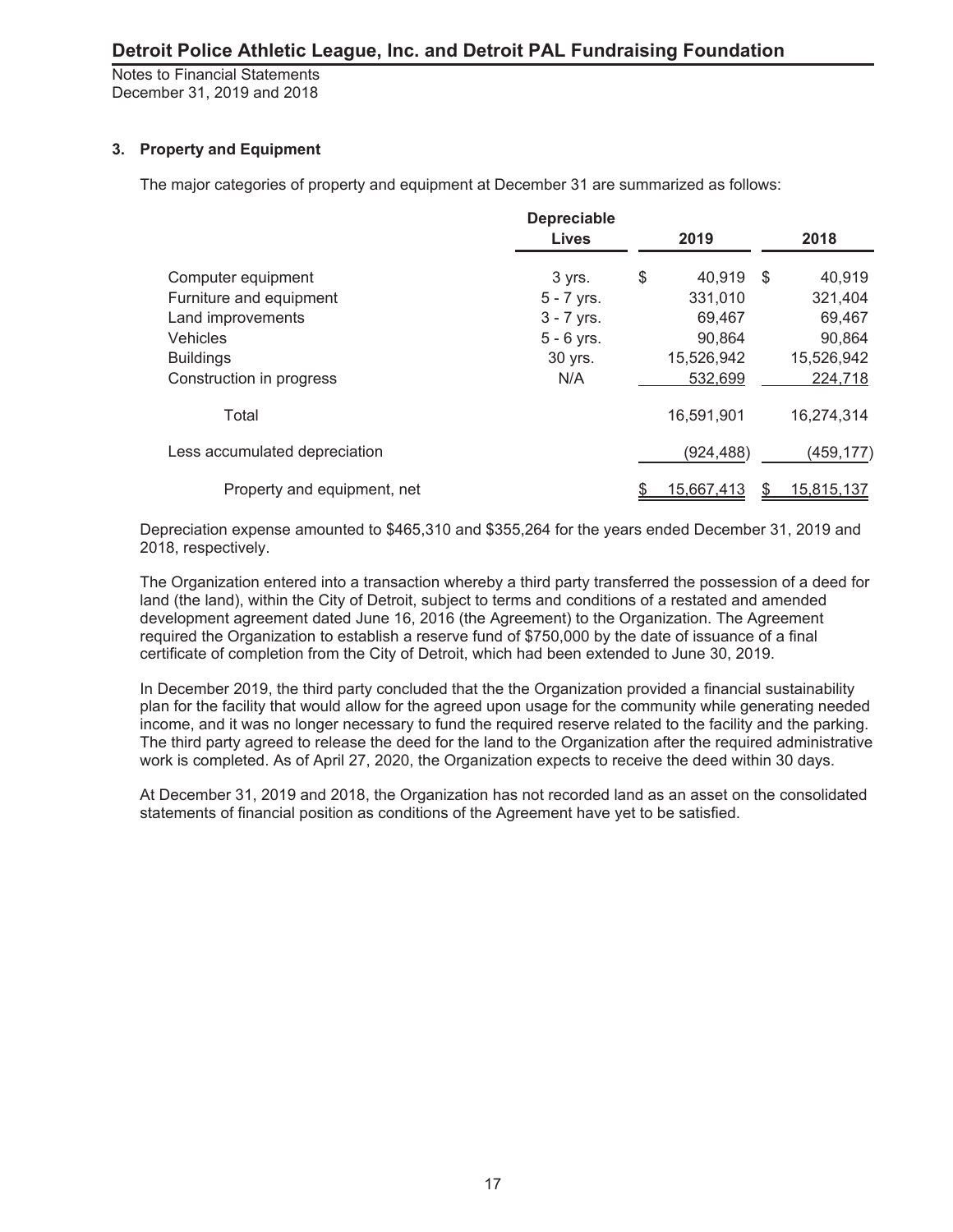Notes to Financial Statements December 31, 2019 and 2018

## **4. Notes Receivable**

Notes receivable obtained as part of the New Market Tax Credit Project (see Note 5) consists of the following at December 31:

|                                                                                                                                                                                                                                                                                                                                                                                                                                                                                                                                                                                                                                             | 2019            |      | 2018             |
|---------------------------------------------------------------------------------------------------------------------------------------------------------------------------------------------------------------------------------------------------------------------------------------------------------------------------------------------------------------------------------------------------------------------------------------------------------------------------------------------------------------------------------------------------------------------------------------------------------------------------------------------|-----------------|------|------------------|
| The Foundation:                                                                                                                                                                                                                                                                                                                                                                                                                                                                                                                                                                                                                             |                 |      |                  |
| Note receivable with original principal of \$2,017,200 due from<br>BOA Investment Fund V, LLC (an unrelated entity), with<br>quarterly interest only payments of 1 percent per annum until<br>June 10, 2023; at which point interest and principal payments<br>will be due annually until maturity on June 16, 2053;<br>collateralized by a security interest in the membership<br>interests of the Community Development Entity (Banc of<br>America CDE V, LLC (BOA CDE); loan and regulatory<br>agreement restricts the use of the funds to DPAL, who is a<br>qualified active low-income community business for the term<br>of the note. | \$<br>2,017,200 | - \$ | 2,017,200        |
| Note receivable with original principal of \$5,499,200 due from<br>BOA DPAL Investment Fund, LLC (an unrelated entity), with<br>quarterly interest only payments of 1.1891 percent per annum<br>until June 10, 2023; at which point interest and principal<br>payments will be due annually until maturity on June 16,<br>2053; collateralized by a security interest in the membership<br>interests of Capfund CDE Nineteen, LLC (Cinnaire CDE);<br>loan and regulatory agreement restricts the use of the funds<br>to DPAL, who is a qualified active low-income community<br>business for the term of the note.                          | 5,499,200       |      | 5,499,200        |
| Total notes receivable                                                                                                                                                                                                                                                                                                                                                                                                                                                                                                                                                                                                                      | \$<br>7,516,400 |      | <u>7,516,400</u> |

All of the notes receivable above are collateralized by rights to borrower's present and future membership interest in the CDEs.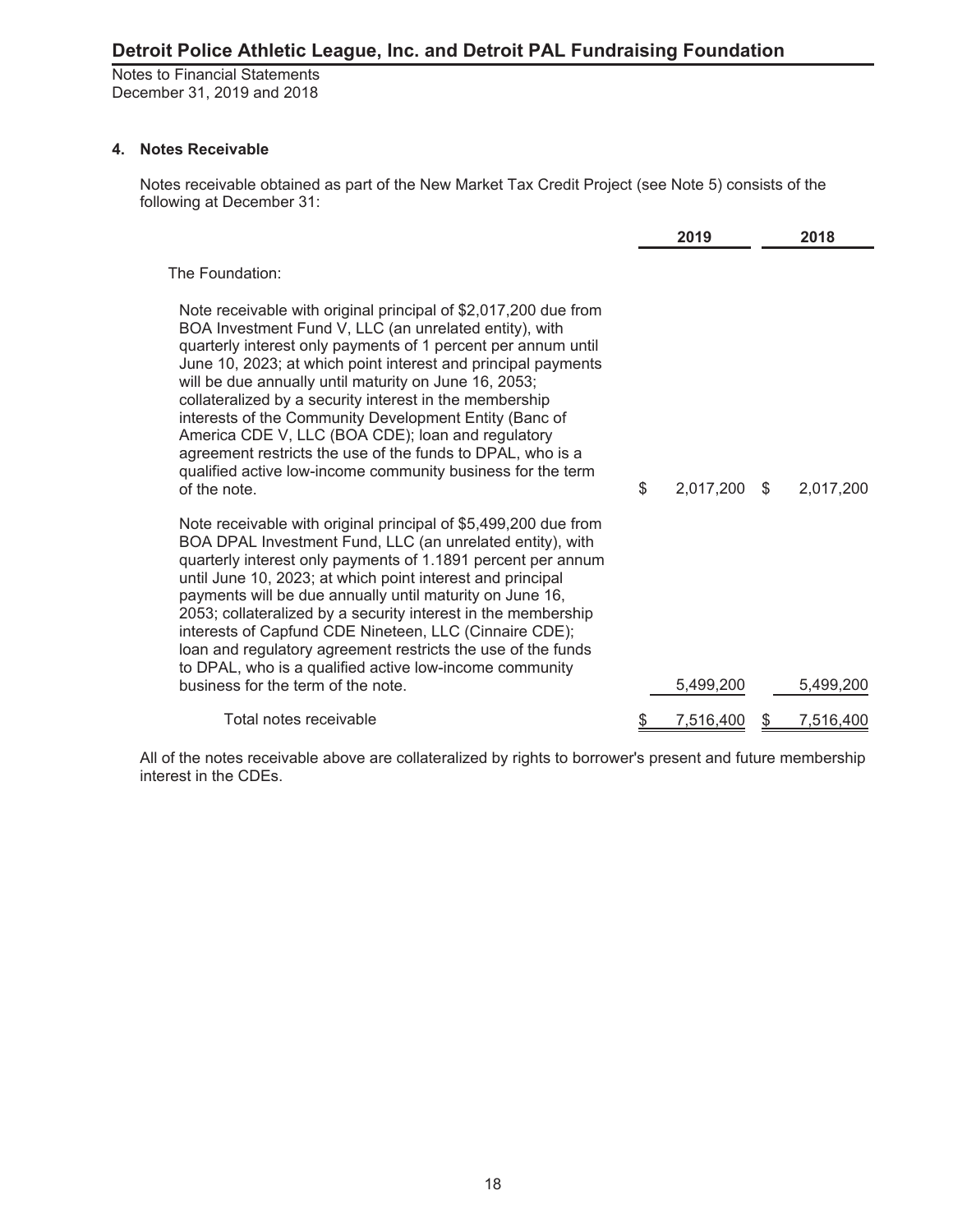## **5. New Market Tax Credit Program and Project**

The NMTC program was designed to stimulate investment and economic growth in low income communities by offering taxpayers a 39 percent tax credit against federal income taxes over a seven year period for Qualified Equity Investment (QEIs) in designated Community Development Entities (CDEs). CDEs receive NMTC allocations pursuant to Section 45D of the Internal Revenue Code. These designated CDEs must use substantially all (83 percent) of the proceeds to make Qualified Low Income Community Investments (QLICIs). To earn the tax credit, the QEI must remain invested in the CDE for a seven year period. Also, the entity receiving the loans needs to be treated as a Qualified Active Low Income Community Business (QALICB) for the duration of the seven year period. The QALICB requirements are outlined in Treasury Regulation Section 1.45D-1(d)(4)(i).

In June 2016, the Organization entered into multiple agreements, assisted by the NMTC program, to facilitate the construction of a new office space and sporting facility at the historic Tigers Stadium site. The Project is planned to redevelop the historic Tiger Stadium site into a safe and healthy playing field and permanent headquarters for the Organization.

The Foundation obtained a bridge loan from Fifth Third Bank and various contributions to assist in funding the NMTC financing. DPAL also obtained four separate loans from the BOA CDE and the Cinnaire CDE as well as a loan from a board member. (See Notes 6 and 7).

The Foundation used the loans and cash on hand to make two loans to BOA Investment Fund V, LLC and BOA DPAL Investment Fund, LLC (collectively, the NMTC Investment Funds) (see Note 4). The loans were made for \$2,017,200 and \$5,499,200, respectively. The loans bear interest at 1 percent and 1.1891 percent per annum, respectively. Interest only payments are received quarterly through June 2023. Principal and interest are due quarterly beginning July 2023 and continue thereafter until maturity, June 2053. The loans are secured by an interest in the borrower's ownership of the BOA CDE and Cinnaire CDE, respectively. Total interest earned in 2019 and 2018 was \$85,563 and \$73,056, respectively, and accrued interest was \$7,130 at December 31, 2019 and 2018.

The proceeds from the loan to the NMTC Investment Funds, combined with equity contributions from other private investors, were passed through to the BOA CDE and the Cinnaire CDE. The CDEs used the equity contributions and loan proceeds to make loans to DPAL as the QALICB, totaling \$10,840,000 (QLICI Loans) to finance redevelopment of the historic Tigers Stadium site. Each CDE made two notes to DPAL. The notes are interest only through June 2023, with principal and interest payable annually commencing July 2023 through June 2053. The details of these notes payable are disclosed in Note 6. As a condition of the agreements, the CDE's require that the Foundation guarantee the payment of the notes and certain performance requirements. The guarantee is in effect until maturity of the loans.

The transaction is subject to a put/call option. The NMTC Investment Funds have a put option whereby upon exercise of the option after the last day of the tax credit investment period, the Foundation is obligated to purchase the NMTC Investment Funds' 100 percent membership interest in the the BOA CDE and the Cinnaire CDE. At the end of the seven year tax credit investment period, the Foundation has a call option whereby if exercised, they have the right to purchase NMTC Investment Funds' 100 percent membership interest in the BOA CDE and Cinnaire CDE at fair value.

The tax credits associated with the transaction are contingent on the Organization maintaining compliance with applicable portions of Section 42 of the Internal Revenue Code. Failure to maintain compliance or to correct noncompliance within a specified time period could result in recapture of previously taken tax credits plus penalties and interest. As of December 31, 2019 and 2018, no such events have occurred.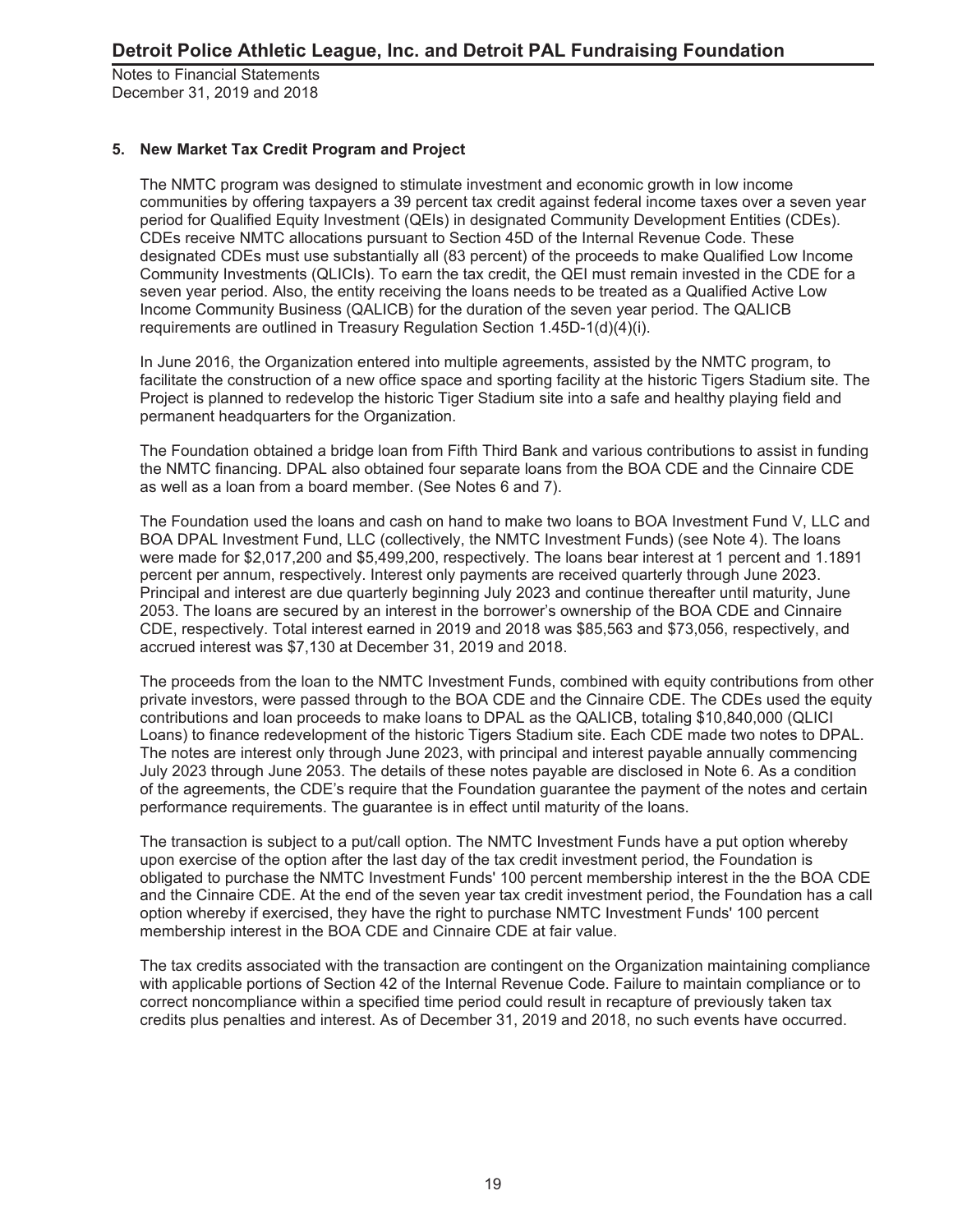Notes to Financial Statements December 31, 2019 and 2018

## **6. Long-Term Debt**

Long-term debt consists of the following at December 31:

|                                                                                                                                                                                                                                                                                                                                                                                                                                                                                                                                                                                                                                                                                                      |              | 2019       | 2018             |
|------------------------------------------------------------------------------------------------------------------------------------------------------------------------------------------------------------------------------------------------------------------------------------------------------------------------------------------------------------------------------------------------------------------------------------------------------------------------------------------------------------------------------------------------------------------------------------------------------------------------------------------------------------------------------------------------------|--------------|------------|------------------|
| <b>DPAL</b>                                                                                                                                                                                                                                                                                                                                                                                                                                                                                                                                                                                                                                                                                          |              |            |                  |
| BOA CDE Loan A1 with an original principal of \$2,017,200:<br>Bearing interest at 1 percent per annum; interest only<br>payments due quarterly until June 2023; at which point<br>interest and principal payments will be due quarterly until<br>maturity on June 16, 2053.                                                                                                                                                                                                                                                                                                                                                                                                                          | $\mathbb{S}$ | 2,017,200  | \$<br>2,017,200  |
| Cinnaire CDE Loan A2 with an original principal of<br>\$5,499,200: Bearing interest at 1 percent per annum; interest<br>only payments due quarterly until June 2023; at which point<br>interest and principal payments will be due quarterly until<br>maturity on June 16, 2053.                                                                                                                                                                                                                                                                                                                                                                                                                     |              | 5,499,200  | 5,499,200        |
| BOA CDE Loan B1 with an original principal of \$982,800:<br>Bearing interest at 1.0175 percent per annum; interest only<br>payments due quarterly until June 2023; at which point<br>interest and principal payments will be due quarterly until<br>maturity on June 16, 2053.                                                                                                                                                                                                                                                                                                                                                                                                                       |              | 982,800    | 982,800          |
| Cinnaire CDE Loan B2 with an original principal of<br>\$2,340,800: Bearing interest at 1 percent per annum; interest<br>only payments due quarterly until June 2023; at which point<br>interest and principal payments will be due quarterly until<br>maturity on June 16, 2053.                                                                                                                                                                                                                                                                                                                                                                                                                     |              | 2,340,800  | 2,340,800        |
| Fifth Third bridge loan (available principal of \$3,400,000):<br>This is a note under which advances and repayments, but not<br>re-advances, may be made. Bearing interest at thirty day<br>LIBOR plus 3.10 percent (effective rate 4.475 percent) per<br>annum; collateralized by 2017 grants, certain pledged<br>accounts, property in possession of lender, intangible assets,<br>books and records, and additional property, as specified in<br>the loan agreements. The loan stipulates payments of<br>accrued and unpaid interest on the unpaid principal balance<br>are to paid in arrears each month. The principal and unpaid<br>interest is due on the maturity date of November 17, 2023. |              | 2,100,000  | 2,750,000        |
| <b>DPAL Total</b>                                                                                                                                                                                                                                                                                                                                                                                                                                                                                                                                                                                                                                                                                    | \$           | 12,940,000 | \$<br>13,590,000 |

All loans payable above, unless noted otherwise, are collateralized by a mortgage conveying and encumbering certain real and personal property of the Kids at the Corner Redevelopment. The loans cannot be prepaid until June 2023. Each lender has the option to call the above loans within 120 days prior to the seventh anniversary of the loan to accelerate the maturity date.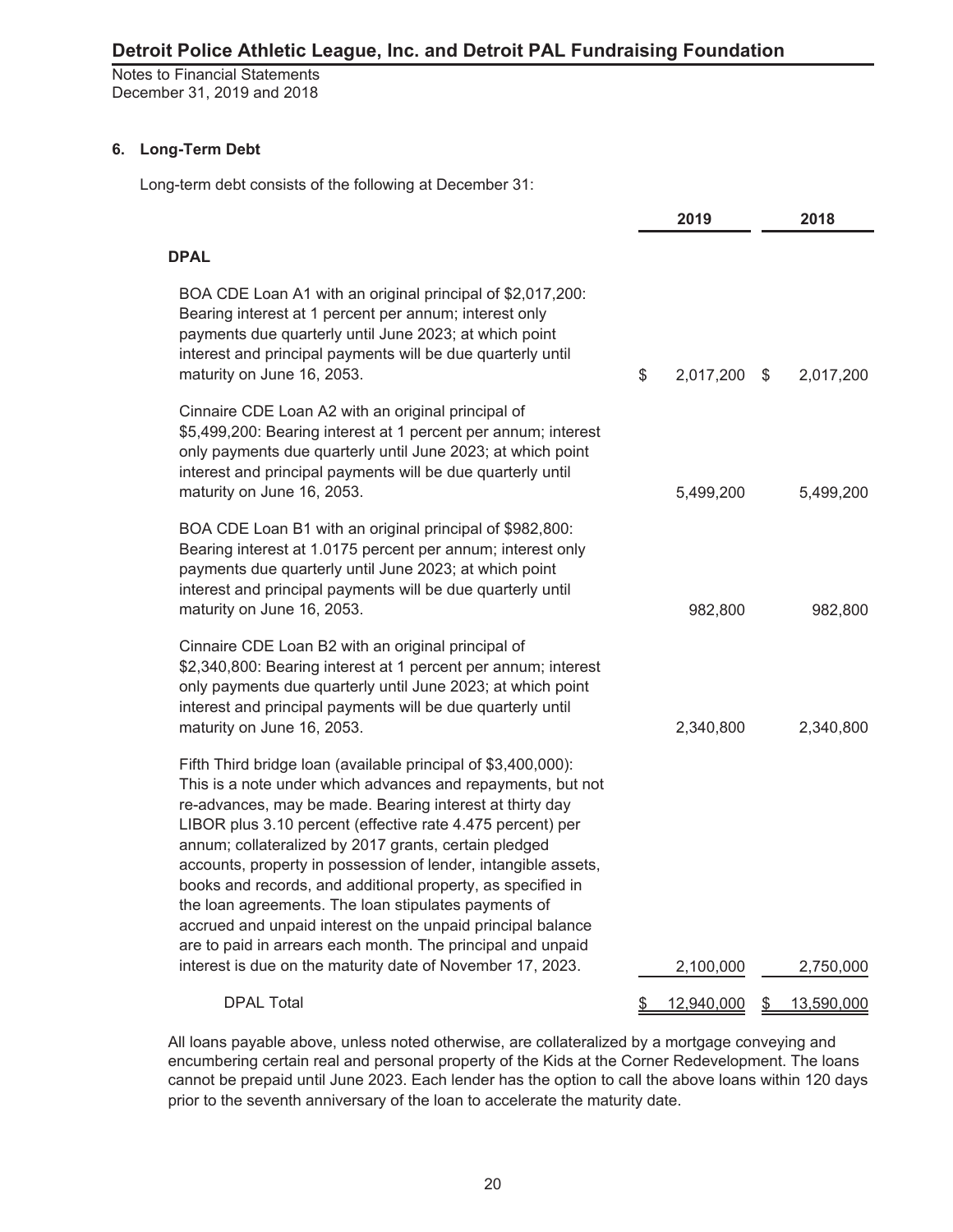Notes to Financial Statements December 31, 2019 and 2018

|                                                                                                                                                                                                                                                                                                                                                                                                                                                                                                                                                       | 2019 | 2018    |
|-------------------------------------------------------------------------------------------------------------------------------------------------------------------------------------------------------------------------------------------------------------------------------------------------------------------------------------------------------------------------------------------------------------------------------------------------------------------------------------------------------------------------------------------------------|------|---------|
| <b>Foundation</b>                                                                                                                                                                                                                                                                                                                                                                                                                                                                                                                                     |      |         |
| Fifth Third bridge loan (original principal of \$5,000,000):<br>Bearing interest at thirty day LIBOR plus 3 percent (effective<br>rate 4.375 percent) per annum; collateralized by certain<br>pledges, bank accounts, software, and intangibles as<br>specified in the loan agreements. The loan stipulates<br>payments of principal and interest are to paid from the cash<br>then on deposit in the primary pledged account. Loan can be<br>prepaid without penalty or premium. The loan matures June<br>16, 2021 and was paid in full during 2019. |      | 199.841 |

The above bridge loan was secured by DPAL's major grants, all property in possession of Fifth Third, a separate cash account to repay the above loan, all general intangibles, all books and records, and all property, rights, products or proceeds resulting from any sale or exchange thereof.

The Organization's total debt is summarized below at December 31:

|                                              | 2019             |   | 2018                  |  |  |
|----------------------------------------------|------------------|---|-----------------------|--|--|
| <b>DPAL Total</b><br><b>Foundation Total</b> | 12,940,000<br>\$ | S | 13,590,000<br>199,843 |  |  |
| Organization total                           | 12,940,000       |   | 13,789,843            |  |  |
| Less debt issuance costs, net                | 331,259          |   | 426,127               |  |  |
| Long-term portion                            | 12,608,741       |   | 13,363,716            |  |  |

Total interest expense on all debt was \$249,253 and \$208,007 for the years ended December 31, 2019 and 2018, respectively.

The Organization is subject to certain requirements and covenants related to their debt. As of December 31, 2019, the Organization was in compliance with all established covenants.

#### **7. Related Parties**

During 2016, the Foundation received a loan of \$200,025 from a board member to assist in funding and serve as collateral for the NMTC financing transaction. The loan bears interest at a rate of 0.77 percent per annum and is callable on demand.

For the year ended December 31, 2019 and 2018, contributions from the board of directors to the Organization were approximately \$1,396,000 and \$669,000, respectively.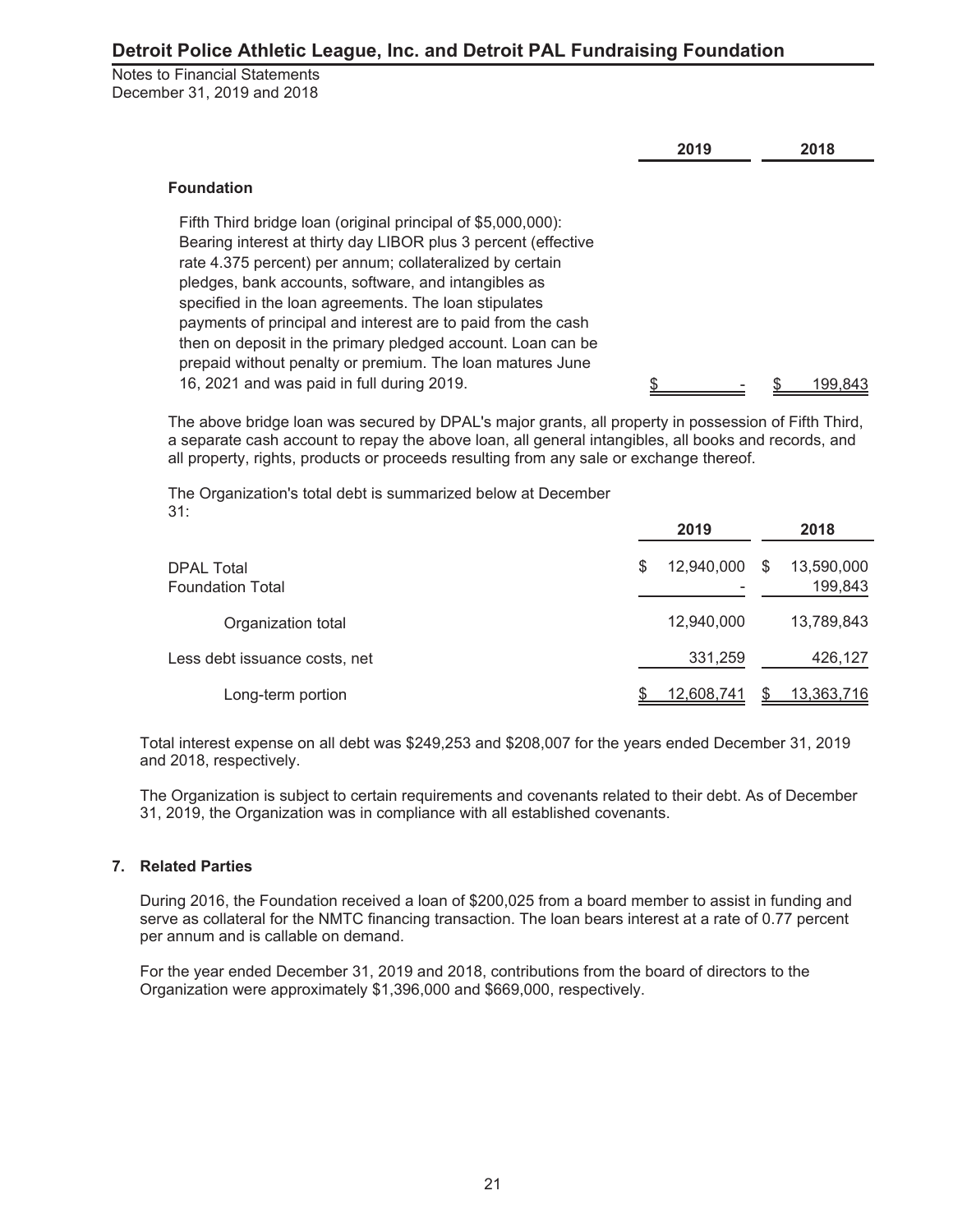## **8. Line of Credit**

Detroit PAL has a unsecured \$50,000 line of credit as of December 31, 2019 and 2018, which bears interest at 0.25 percent above the prime rate. (The effective rate as of December 31, 2019 and 2018 was 5.75 percent and 4.75 percent, respectively.) Total amount outstanding on the line of credit was \$39,370 and \$43,148 as of December 31, 2019 and 2018, respectively.

## **9. Net Assets with Donor Restrictions**

Net assets with donor restrictions are available for the following purposes as of December 31:

|                             | 2019          |      |           |  |
|-----------------------------|---------------|------|-----------|--|
| Purpose restrictions:       |               |      |           |  |
| Kids at the Corner Campaign | \$<br>728,754 | - \$ | 476,601   |  |
| Youth sports programs       | 48,830        |      | 279,370   |  |
| Workforce development       | 217,931       |      | 536,213   |  |
| Youth enrichment            | 41,630        |      | 21,332    |  |
| Other purpose restrictions  | 64,643        |      | 79,602    |  |
| Total                       | 1,101,788     |      | 1,393,118 |  |

Net assets were released from donor restrictions by incurring expenses satisfying the restricted purposes or by occurrence of other events specified by donors, as follows:

|                             |    |                          | 2018 |           |  |
|-----------------------------|----|--------------------------|------|-----------|--|
| Purpose restrictions:       |    |                          |      |           |  |
| Kids at the Corner Campaign | \$ | $\overline{\phantom{0}}$ | - \$ | 4,419,362 |  |
| Youth sports programs       |    | 525,816                  |      | 1,111,857 |  |
| Workforce development       |    | 324,613                  |      | 295,897   |  |
| Youth enrichment            |    | 55,287                   |      | 48,668    |  |
| Other programs              |    | 79,831                   |      | 541,898   |  |
| Total                       | ጦ  | 985.547                  |      | 6,417,682 |  |

## **10. Defined Contribution Plan**

The Organization has a profit-sharing plan under section 401(k) of the Internal Revenue Code. Eligible employees of the Organization may elect to make contributions upon meeting eligibility requirements. The Organization may make discretionary matching contributions and contributed \$0 and \$63,751 to the plan during the years ended December 31, 2019 and 2018, respectively. During 2019, contributions to the Organization's defined contribution benefit plan were stopped due to cash flow restrictions.

## **11. Fair Value of Financial Instruments**

The Organization follows current authoritative guidance, which provides a framework for measuring, reporting and disclosing fair value under generally accepted accounting principles. The guidance applies to all assets and liabilities that are measured, reported and/or disclosed on a fair value basis.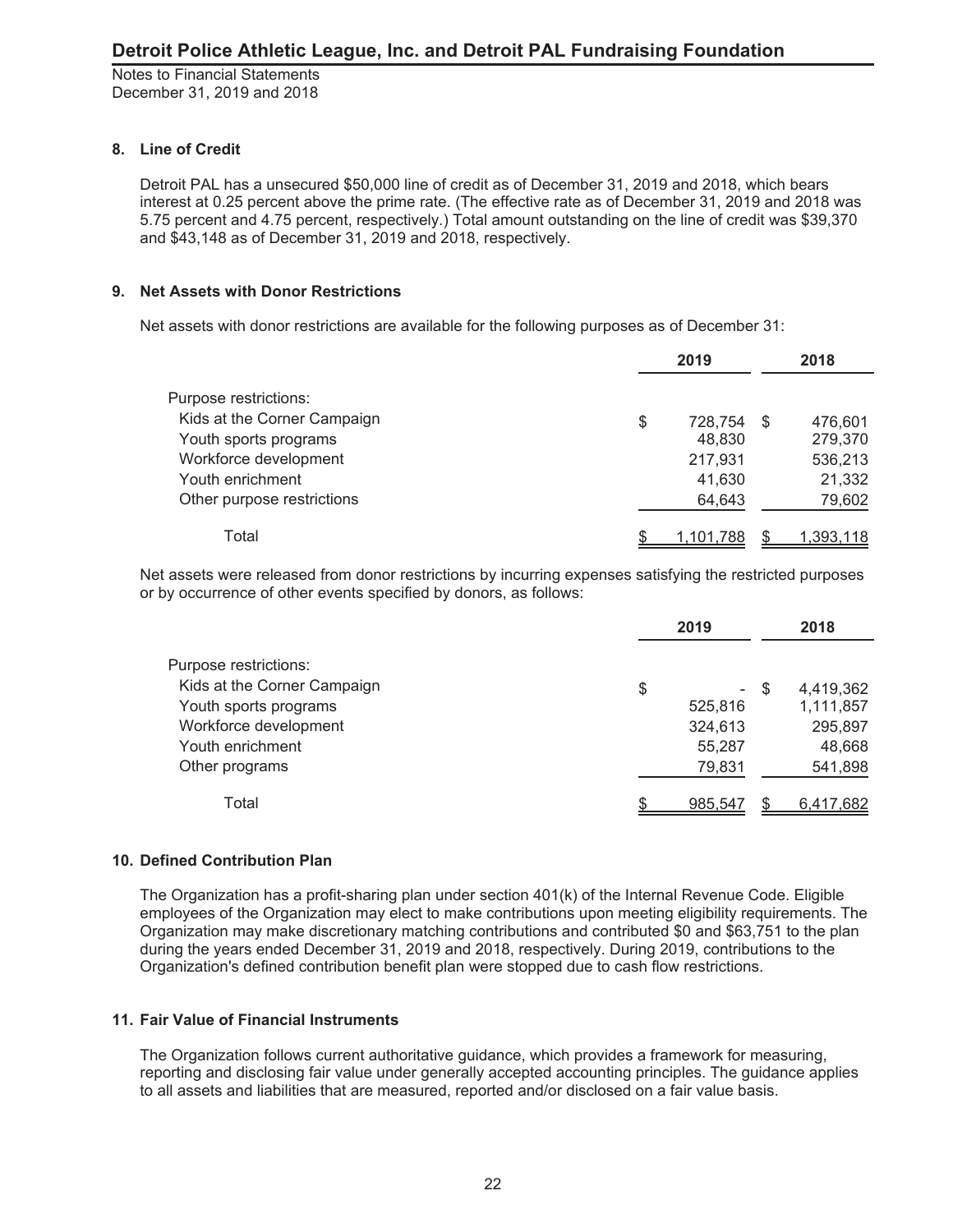> As defined in the guidance, fair value is the price that would be received to sell an asset or paid to transfer a liability in an orderly transaction between market participants at the measurement date. In determining fair value, the Organization uses various valuation methods. The assumptions used in the application of these valuation methods are developed from the perspective of market participants pricing the asset or liability. Inputs used in the valuation methods can be either readily observable, market corroborated, or generally unobservable inputs. Whenever possible the Organization attempts to utilize valuation methods that maximize the use of observable inputs and minimizes the use of unobservable inputs. Based on the observability of the inputs used in the valuation methods the Organization is required to provide the following information according to the fair value hierarchy. The fair value hierarchy ranks the quality and reliability of the information used to determine fair values. Assets and liabilities measured, reported and/or disclosed at fair value will be classified and disclosed in one of the following three categories:

Level 1 - Inputs to the valuation methodology are unadjusted quoted market prices in active markets for identical assets or liabilities.

Level 2 - Observable market based inputs or unobservable inputs that are corroborated by market data.

Level 3 - Unobservable inputs that are unobservable and not corroborated by market data.

There have been no changes in the methodology used for the years ended December 31, 2019 and 2018.

In certain cases, the inputs used to measure fair value may fall into different levels of the fair value hierarchy. In such cases, the level in the fair value hierarchy within which the fair value measurement in its entirety falls has been determined based on the lowest level of input that is significant to the fair value measurement in its entirety. The assessment of the significance of a particular input to the fair value measurement in its entirety requires judgment and considers factors specific to the asset or liability.

While the Organization believes its valuation methods are appropriate and consistent with other market participants, the use of different methodologies or assumptions to determine the fair value of certain financial instruments could result in a different estimate of fair value at the reporting date.

The tables below presents information about the Organization's assets that are measured at fair value on a recurring basis by level within the three-tier hierarchy:

|                                       |              | <b>December 31, 2019</b> |                          |  |         |  |  |  |  |  |  |
|---------------------------------------|--------------|--------------------------|--------------------------|--|---------|--|--|--|--|--|--|
|                                       | <b>Total</b> | Level 1                  | Level 2                  |  | Level 3 |  |  |  |  |  |  |
| Assets:<br><b>Beneficial Interest</b> |              | 28,797                   |                          |  | 28,797  |  |  |  |  |  |  |
|                                       |              |                          | <b>December 30, 2018</b> |  |         |  |  |  |  |  |  |
|                                       | <b>Total</b> | Level 1                  | Level 2                  |  | Level 3 |  |  |  |  |  |  |
| Assets:<br><b>Beneficial Interest</b> |              | 25,468                   | \$                       |  | 25,468  |  |  |  |  |  |  |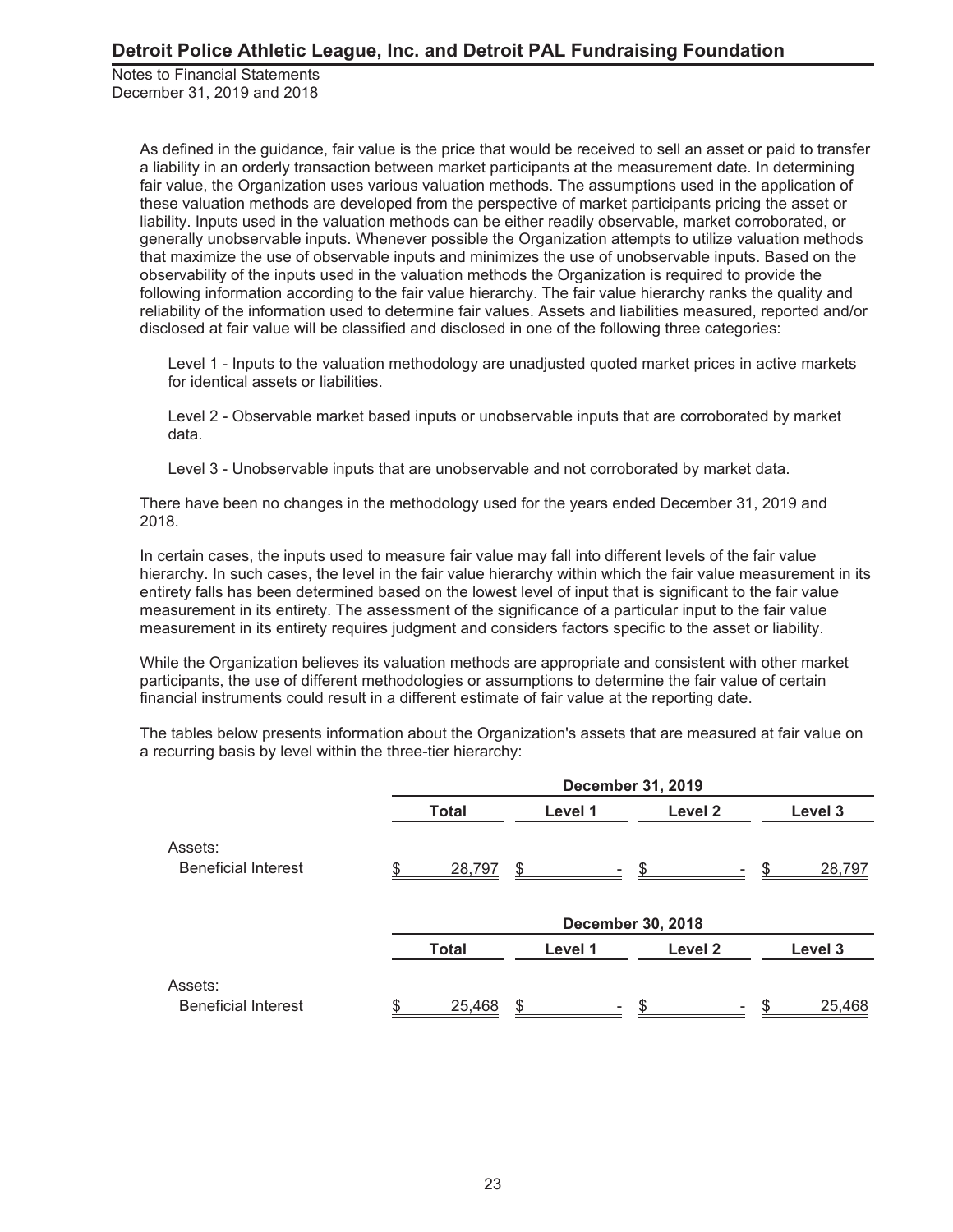Notes to Financial Statements December 31, 2019 and 2018

> Changes in Level 3 assets measured at fair value on a recurring basis for the years ended December 31, 2019 and 2018 are as follows:

|                                            |    | 2018     |               |  |
|--------------------------------------------|----|----------|---------------|--|
| Balance at January 1                       | \$ | 25,468   | 28.145        |  |
| Grants paid to Detroit PAL                 |    | (1, 199) | (1, 184)      |  |
| Administrative expenses                    |    | (134)    | (265)         |  |
| Net realized and unrealized gains/(losses) |    | 4,662    | (1,228)       |  |
| <b>Balance at December 31</b>              |    | 28.797   | <u>25,468</u> |  |

### **12. Availability of Financial Assets**

The Organization's financial assets available within one year of the statement of financial position date for general expenditure such as operating expenses, scheduled principal payments on debt, and fixed asset additions not financed with debt are as follows:

|                                                                                            | 2018          | 2018      |
|--------------------------------------------------------------------------------------------|---------------|-----------|
| <b>Financial Assets:</b>                                                                   |               |           |
| Cash and cash equivalents                                                                  | \$<br>667.640 | 806.272   |
| Accounts, grants, and pledges receivable, current                                          | 796,191       | 1,214,810 |
| Financial assets, at year-end                                                              | 1,463,831     | 2,021,082 |
| Less those unavailable for general expenditures within one year,<br>due to:                |               |           |
| Restricted for purpose by donor                                                            | (1, 101, 788) | (359,243) |
| Financial assets available for meet cash needs for general<br>expenditures within one year | \$<br>362.043 | 1.661.839 |

As of December 31, 2019, the Organization has certain donor-restricted assets that are to be used for specific purposes. Therefore, these assets are not considered to be available for general expenditures within the next year. The Organization has a policy to manage its liquidity following three guiding principles: operating within a prudent range of financial stability, maintaining adequate liquidity to fund near-term operations, and maintaining sufficient reserves to provide reasonable assurance that long-term obligations will be discharged. The Organization has a line of credit which is used to meet liquidity needs. The Organization is working to increase the borrowing availability by restructuring its line of credit with another financial institution. The Organization is also looking to build an endowment which will allow contributions from earnings to help meet liquidity needs.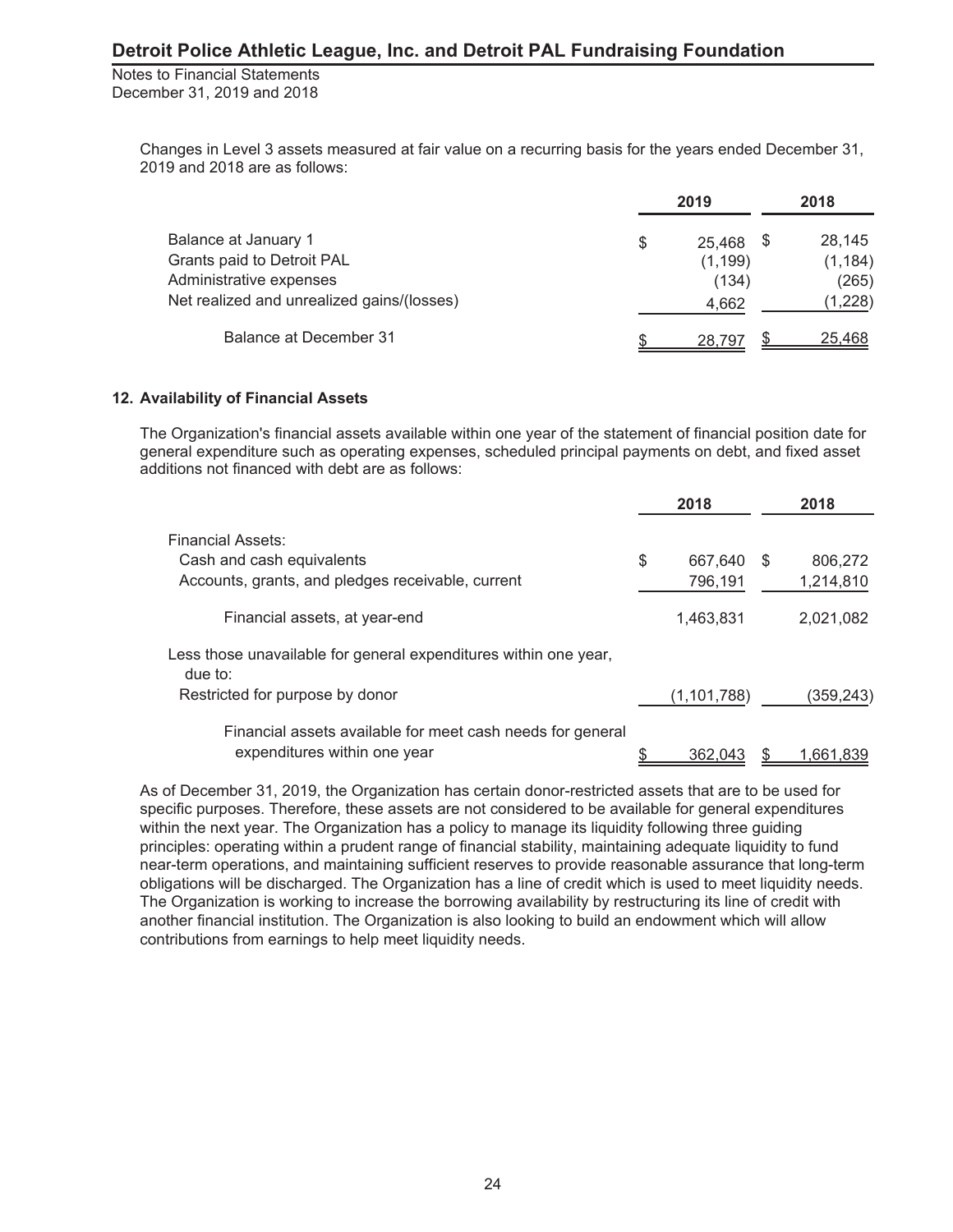## **13. Management Plans**

As a result of the government mandated shutdowns for COVID 19 which are impacting the Organization's programs and related funding sources, management has adjusted operations and worked toward securing additional funding since mid-March, 2020. Additionally, in response to the crisis, the Organization furloughed 17 employees and reduced other related costs. Management is working with current and new funding sources to continue to increase current lines of funding and create new funding sources and opportunities.

Management believes that the revised funding plan, modification to operations and budget will allow the Organization to operate efficiently on a reduced basis during this unprecedented time. Management determined that it is probable that the effective implementation of the aforementioned plans will mitigate the relevant conditions so that Organization will be able to meet its obligations as they become due within one year after the financial statements are issued. The financial statements do not include any adjustments that might be necessary if the Organization is unable to continue as a going concern. Management believes these actions will enable the Organization to continue as a going concern through one year from the date these financial statements are issued. Accordingly, these financial statements do not include any adjustments that might be necessary if the Organization is unable to continue as a going concern.

## **14. Future Accounting Pronouncements**

During February 2016, the FASB issued ASU No. 2016-02, *Leases*. ASU No. 2016-02 establishes principles that require a lessee to recognize a lease asset and a lease liability for those leases classified as operating leases under previous accounting principles generally accepted in the United States of America. ASU No. 2016-02 is effective for annual periods beginning after December 15, 2020, and for interim periods within fiscal years beginning after December 15, 2021 (fiscal year 2022). The Club is currently assessing the effect that ASU No. 2016-02 will have on its statement of activities, financial position and cash flows.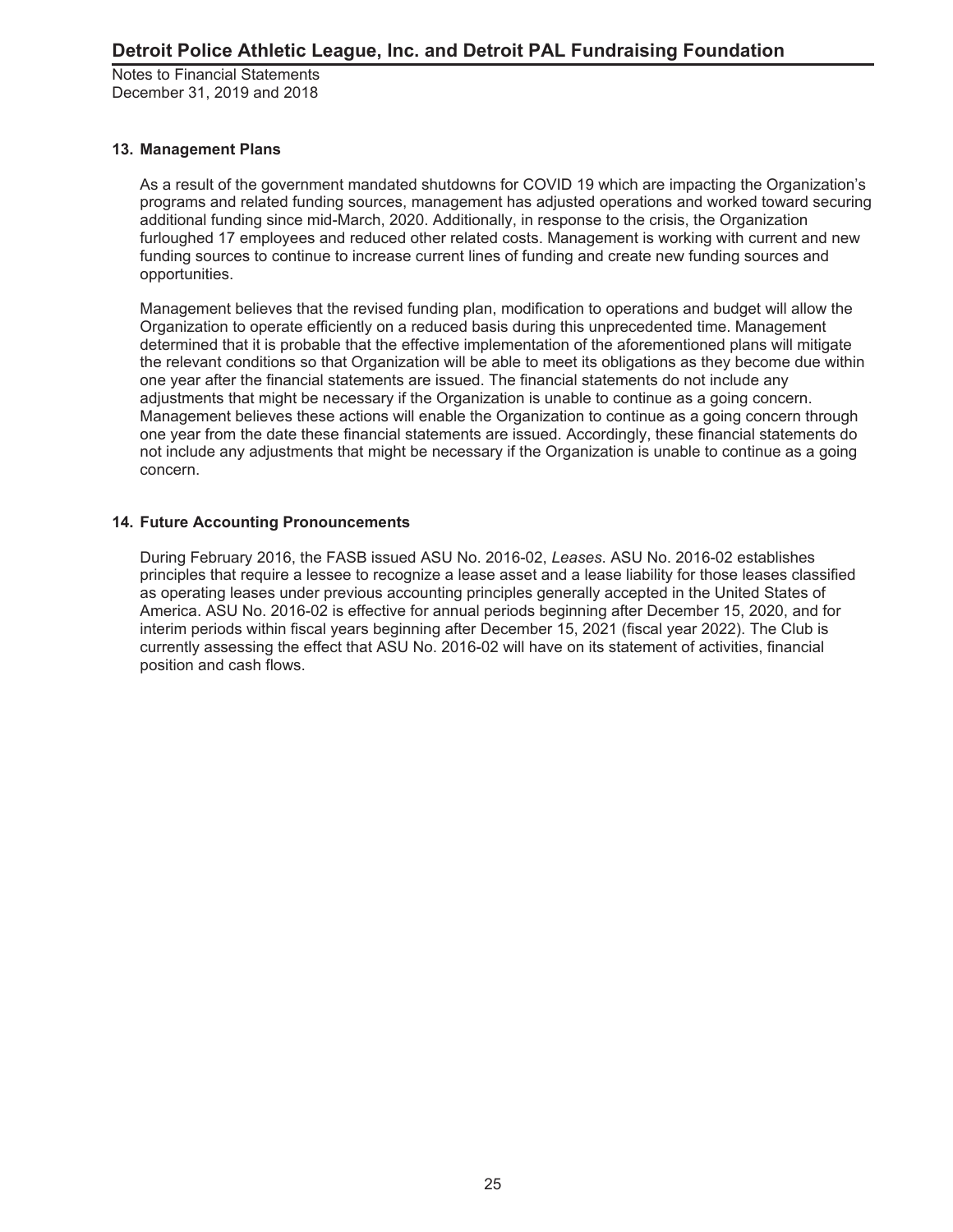Consolidating Statement of Financial Position December 31, 2019

|                                              | <b>DPAL</b>      | <b>Foundation</b> |     | <b>Total</b><br>Consolidation<br><b>Before</b><br><b>Eliminations</b> |   | <b>Eliminations</b> | <b>Total</b><br><b>Consolidated</b> |
|----------------------------------------------|------------------|-------------------|-----|-----------------------------------------------------------------------|---|---------------------|-------------------------------------|
| <b>Assets</b>                                |                  |                   |     |                                                                       |   |                     |                                     |
| <b>Current Assets</b>                        |                  |                   |     |                                                                       |   |                     |                                     |
| Cash and cash equivalents                    | \$<br>665.140 \$ | 2,500             | -\$ | 667,640 \$                                                            |   |                     | \$<br>667,640                       |
| Accounts receivable, net                     | 22,311           | 250               |     | 22,561                                                                |   | (113)               | 22,448                              |
| Interest receivable                          |                  | 7,130             |     | 7,130                                                                 |   |                     | 7,130                               |
| Pledges receivable, net of long-term portion | 257,990          | 15,893            |     | 273,883                                                               |   |                     | 273,883                             |
| Grants receivable                            | 100,000          | 400,000           |     | 500,000                                                               |   |                     | 500,000                             |
| Prepaid expenses                             | 7,808            |                   |     | 7,808                                                                 |   |                     | 7,808                               |
| Total current assets                         | 1,053,249        | 425,773           |     | 1,479,022                                                             |   | (113)               | 1,478,909                           |
| Property and Equipment, Net                  | 15,667,413       |                   |     |                                                                       |   |                     | 15,667,413                          |
| <b>Other Assets</b>                          |                  |                   |     |                                                                       |   |                     |                                     |
| Restricted cash                              | 612,936          | 95,394            |     | 708,330                                                               |   |                     | 708,330                             |
| Notes receivable                             |                  | 7,516,400         |     | 7,516,400                                                             |   |                     | 7,516,400                           |
| Pledges receivable, net of current portion   |                  | 1,120             |     | 1,120                                                                 |   |                     | 1,120                               |
| <b>Beneficial interest</b>                   | 28,797           |                   |     | 28,797                                                                |   |                     | 28,797                              |
| Total other assets                           | 641,733          | 7,612,914         |     | 8,254,647                                                             |   |                     | 8,254,647                           |
| <b>Total assets</b>                          | 17,362,395       | 8,038,687         |     | 25,401,082                                                            | S | (113)               | 25,400,969                          |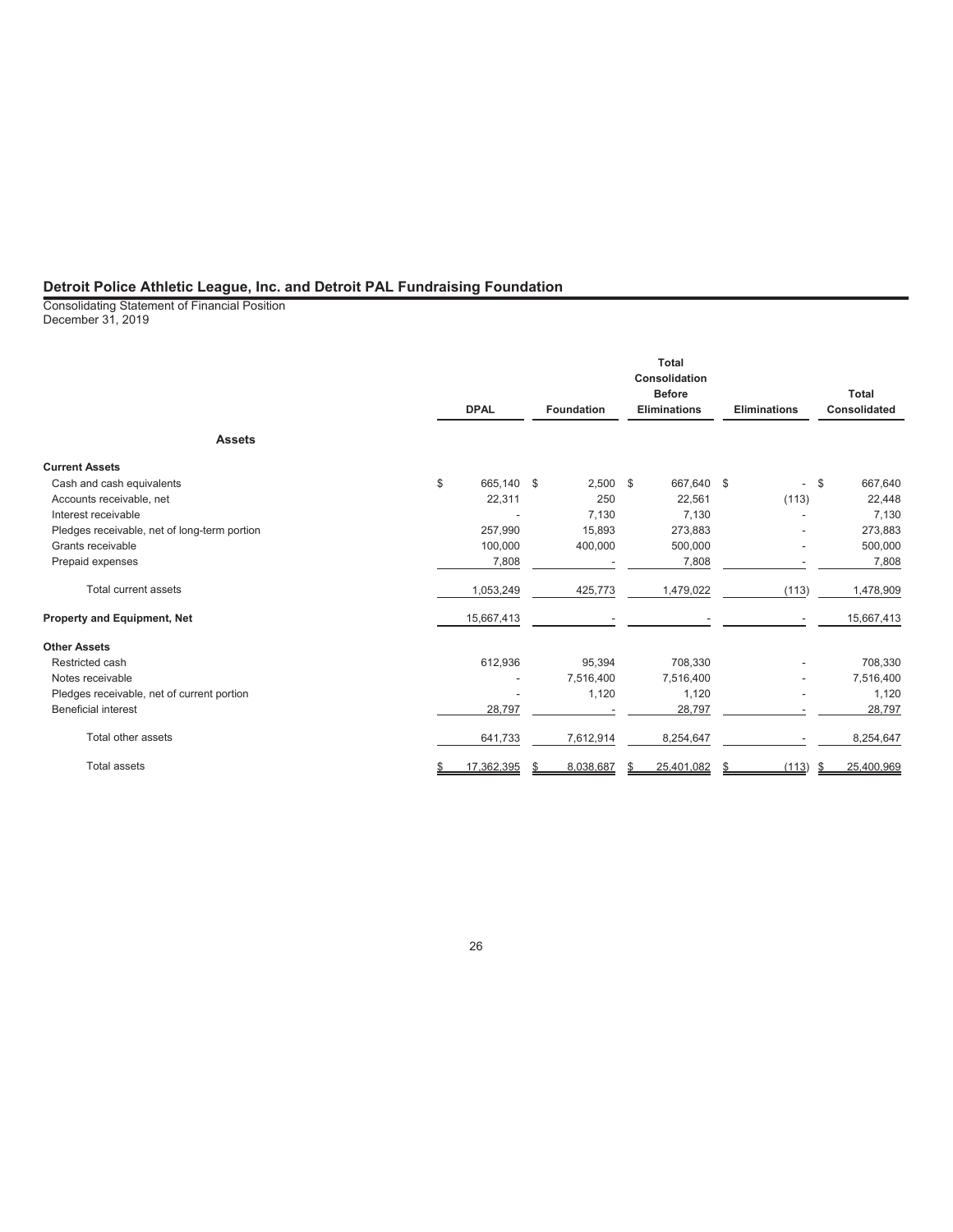Consolidating Statement of Financial Position December 31, 2019

|                                            | <b>DPAL</b>      | <b>Foundation</b>        | <b>Total</b><br>Consolidation<br><b>Before</b><br><b>Eliminations</b> | <b>Eliminations</b> |       |     | Total<br><b>Consolidated</b> |
|--------------------------------------------|------------------|--------------------------|-----------------------------------------------------------------------|---------------------|-------|-----|------------------------------|
| <b>Liabilities and Net Assets</b>          |                  |                          |                                                                       |                     |       |     |                              |
| <b>Current Liabilities</b>                 |                  |                          |                                                                       |                     |       |     |                              |
| Line of credit                             | \$<br>39,370 \$  | $\overline{\phantom{a}}$ | 39,370 \$<br>-\$                                                      |                     |       | -\$ | 39,370                       |
| Accounts payable                           | 80,666           | 2,077                    | 82,743                                                                |                     | (113) |     | 82,630                       |
| Accrued payroll and other expenses         | 127,699          |                          | 127,699                                                               |                     |       |     | 127,699                      |
| Deferred revenue                           | 84,626           |                          | 84,626                                                                |                     |       |     | 84,626                       |
| Related party note                         |                  | 200,025                  | 200,025                                                               |                     |       |     | 200,025                      |
| Other current liabilities                  | 5,151            |                          |                                                                       |                     |       |     | 5,151                        |
| Total current liabilities                  | 337,512          | 202,102                  | 534,463                                                               |                     | (113) |     | 539,501                      |
| Long-Term Debt, Net of Debt Issuance Costs | 12,608,741       |                          |                                                                       |                     | ٠     |     | 12,608,741                   |
| <b>Total liabilities</b>                   | 12,946,253       | 202,102                  | 13, 148, 355                                                          |                     | (113) |     | 13,148,242                   |
| <b>Net Assets</b>                          |                  |                          |                                                                       |                     |       |     |                              |
| Net assets without donor restrictions      | 4,043,108        | 7,107,831                | 11,150,939                                                            |                     |       |     | 11,150,939                   |
| Net assets with donor restrictions         | 373,034          | 728,754                  | 1,101,788                                                             |                     |       |     | 1,101,788                    |
| Total net assets                           | 4,416,142        | 7,836,585                | 12,252,727                                                            |                     |       |     | 12,252,727                   |
| Total liabilities and net assets           | \$<br>17,362,395 | 8,038,687                | 25,401,082                                                            | S                   | (113) |     | 25,400,969                   |